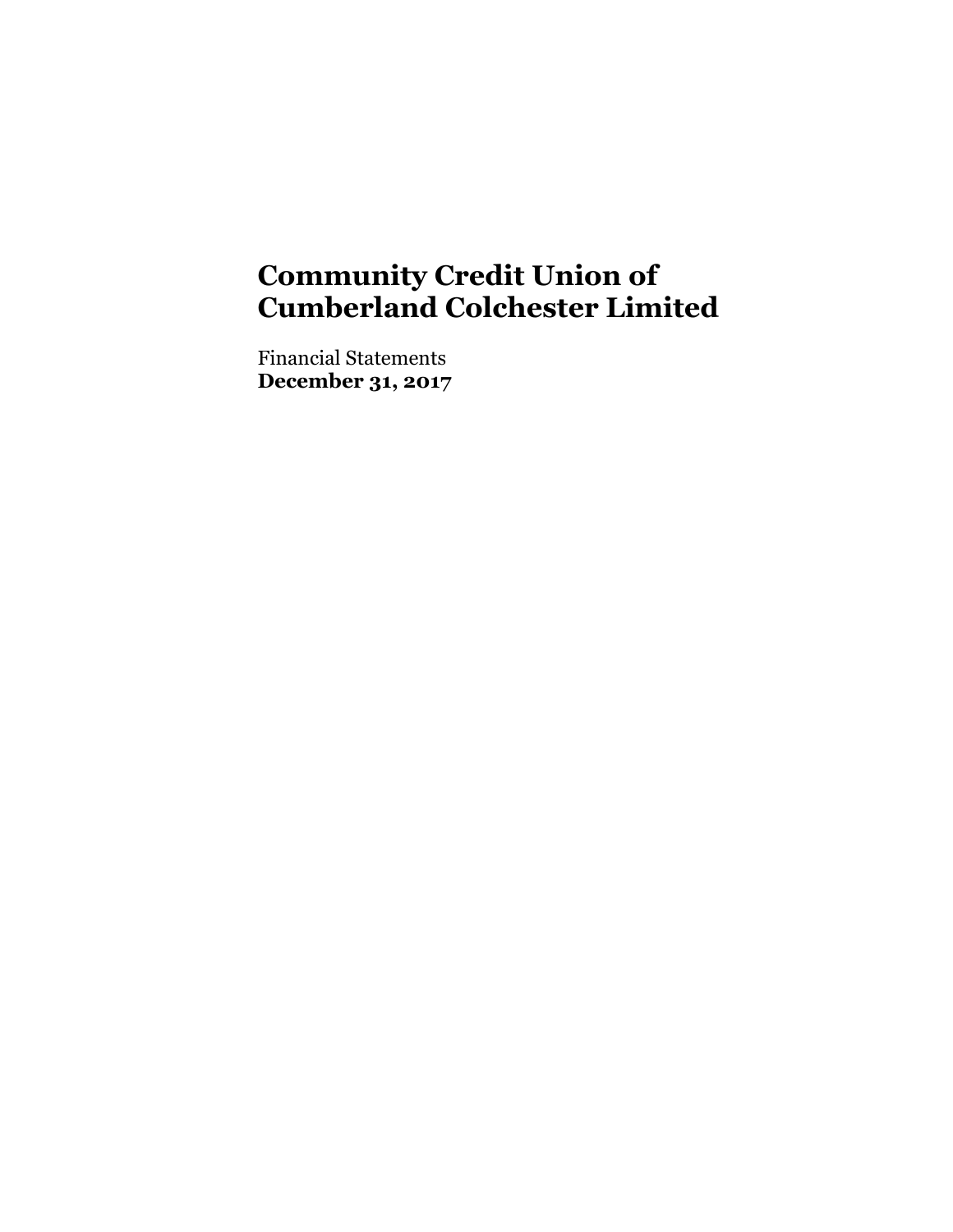

April 11, 2018

### **Independent Auditor's Report**

#### **To the Members of Community Credit Union of Cumberland Colchester Limited**

We have audited the accompanying financial statements of **Community Credit Union of Cumberland Colchester Limited**, which comprise the statement of financial position as at December 31, 2017 and the statements of changes in members' equity, income and comprehensive income and cash flows for the year then ended and the related notes, which comprise a summary of significant accounting policies and other explanatory information.

#### **Management's responsibility for the financial statements**

Management is responsible for the preparation and fair presentation of these financial statements in accordance with International Financial Reporting Standards, and for such internal control as management determines is necessary to enable the preparation of financial statements that are free from material misstatement, whether due to fraud or error.

#### **Auditor's responsibility**

Our responsibility is to express an opinion on these financial statements based on our audit. We conducted our audit in accordance with Canadian generally accepted auditing standards. Those standards require that we comply with ethical requirements and plan and perform the audit to obtain reasonable assurance about whether the financial statements are free from material misstatement.

An audit involves performing procedures to obtain audit evidence, on a test basis, about the amounts and disclosures in the financial statements. The procedures selected depend on the auditor's judgment, including the assessment of the risks of material misstatement of the financial statements, whether due to fraud or error. In making those risk assessments, the auditor considers internal control relevant to the entity's preparation and fair presentation of the financial statements in order to design audit procedures that are appropriate in the circumstances, but not for the purpose of expressing an opinion on the effectiveness of the entity's internal control. An audit also includes evaluating the appropriateness of accounting principles and policies used and the reasonableness of accounting estimates made by management, as well as evaluating the overall presentation of the financial statements.

We believe that the audit evidence we have obtained is sufficient and appropriate to provide a basis for our audit opinion.

#### **Opinion**

In our opinion, the financial statements present fairly, in all material respects, the financial position of Community Credit Union of Cumberland Colchester Limited as at December 31, 2017 and its financial performance and its cash flows for the year then ended in accordance with International Financial Reporting Standards.

Pricewaterhouse.Coopers LLP

**Chartered Professional Accountants, Licensed Public Accountants** 

*PricewaterhouseCoopers LLP Summit Place, 1601 Lower Water Street, Suite 400, Halifax, Nova Scotia, Canada B3J 3P6 T: +1 902 491 7400, F: +1 902 422 1166*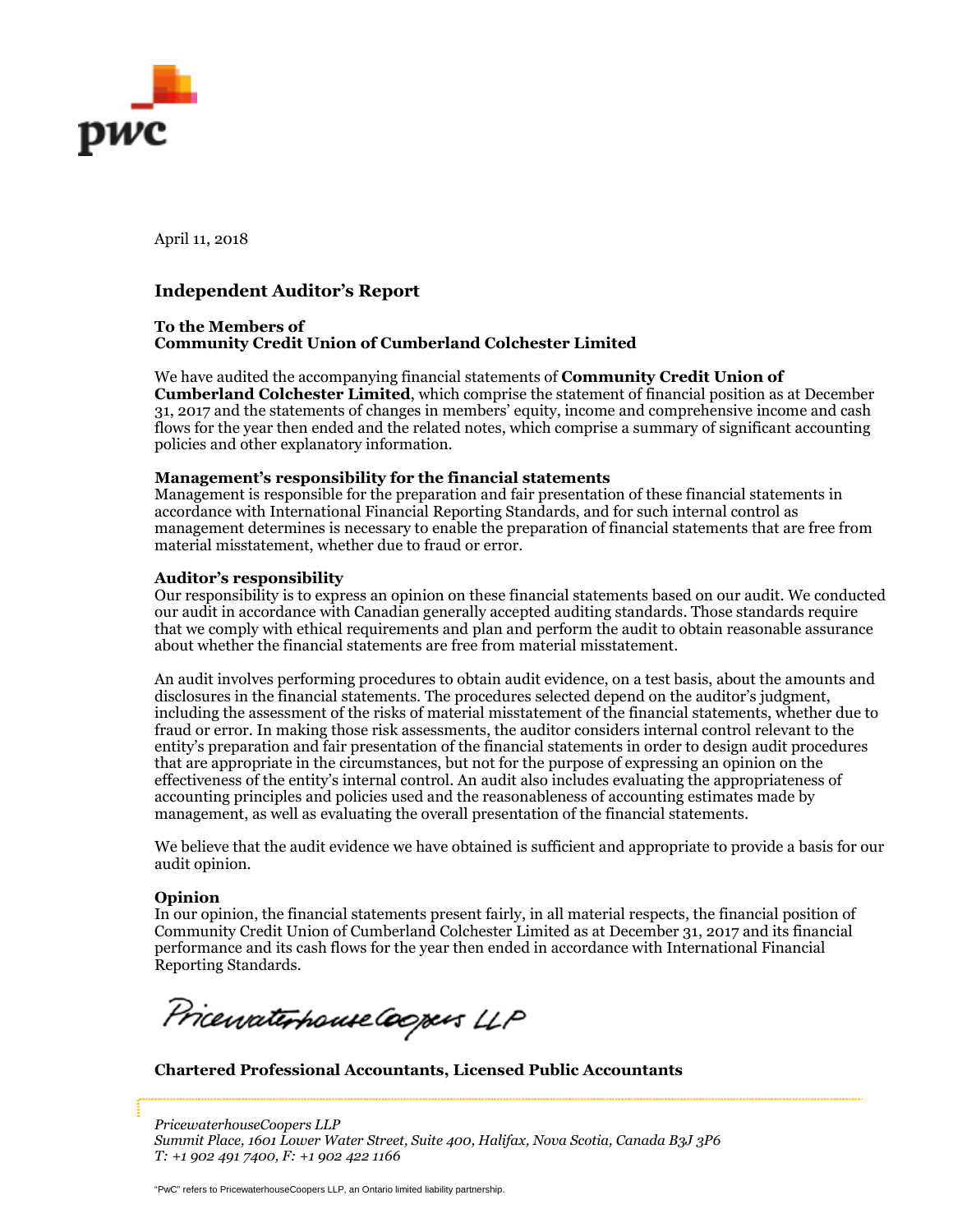Statement of Financial Position

**As at December 31, 2017** 

(expressed in Canadian dollars)

| <b>Assets</b> (note 9)<br><b>Cash resources</b><br>1,012,864<br>1,713,230<br><b>Interest bearing deposits</b><br>6,121,852<br>8,130,586<br>Other assets and prepaid expenses (note 4)<br>1,554,660<br>1,456,762<br><b>Members' loans</b><br>Mortgage<br>48,898,464<br>48,673,924<br>14,484,446<br>15,166,691<br>Personal<br>13,163,780<br>Commercial loans and mortgages<br>16,945,018<br>Accrued interest<br>118,395<br>86,298<br>80,446,323<br>77,090,693<br><b>Allowance for impaired loans (note 5)</b><br>(150,062)<br>(153, 406)<br>80,296,261<br>76,937,287<br>Long-term investments (note 6)<br>1,807,489<br>4,895,409<br>Intangible assets subject to amortization (note 7)<br>533,845<br>598,845<br><b>Property and equipment (note 8)</b><br>2,975,834<br>3,110,508<br>Deferred income tax asset (note 18)<br>18,000<br>33,000<br>96,329,539<br>94,866,893<br><b>Liabilities</b><br><b>Accounts payable and accrued liabilities</b><br>Trade<br>817,900<br>602,679<br>29,379<br>Income taxes<br>817,900<br>632,058<br><b>Members' deposits</b><br>Savings and chequing<br>69,281,129<br>67,534,410<br>Term deposits<br>20,132,007<br>20,784,692<br>Accrued interest<br>146,466<br>147,042<br>89,559,602<br>88,466,144<br><b>Members' shares (note 10)</b><br>32,265<br>32,870<br><b>Members' Equity</b><br>5,919,772<br>5,735,821<br>96,329,539<br>94,866,893 | 2017<br>S | 2016 |
|--------------------------------------------------------------------------------------------------------------------------------------------------------------------------------------------------------------------------------------------------------------------------------------------------------------------------------------------------------------------------------------------------------------------------------------------------------------------------------------------------------------------------------------------------------------------------------------------------------------------------------------------------------------------------------------------------------------------------------------------------------------------------------------------------------------------------------------------------------------------------------------------------------------------------------------------------------------------------------------------------------------------------------------------------------------------------------------------------------------------------------------------------------------------------------------------------------------------------------------------------------------------------------------------------------------------------------------------------------------------------|-----------|------|
|                                                                                                                                                                                                                                                                                                                                                                                                                                                                                                                                                                                                                                                                                                                                                                                                                                                                                                                                                                                                                                                                                                                                                                                                                                                                                                                                                                          |           |      |
|                                                                                                                                                                                                                                                                                                                                                                                                                                                                                                                                                                                                                                                                                                                                                                                                                                                                                                                                                                                                                                                                                                                                                                                                                                                                                                                                                                          |           |      |
|                                                                                                                                                                                                                                                                                                                                                                                                                                                                                                                                                                                                                                                                                                                                                                                                                                                                                                                                                                                                                                                                                                                                                                                                                                                                                                                                                                          |           |      |
|                                                                                                                                                                                                                                                                                                                                                                                                                                                                                                                                                                                                                                                                                                                                                                                                                                                                                                                                                                                                                                                                                                                                                                                                                                                                                                                                                                          |           |      |
|                                                                                                                                                                                                                                                                                                                                                                                                                                                                                                                                                                                                                                                                                                                                                                                                                                                                                                                                                                                                                                                                                                                                                                                                                                                                                                                                                                          |           |      |
|                                                                                                                                                                                                                                                                                                                                                                                                                                                                                                                                                                                                                                                                                                                                                                                                                                                                                                                                                                                                                                                                                                                                                                                                                                                                                                                                                                          |           |      |
|                                                                                                                                                                                                                                                                                                                                                                                                                                                                                                                                                                                                                                                                                                                                                                                                                                                                                                                                                                                                                                                                                                                                                                                                                                                                                                                                                                          |           |      |
|                                                                                                                                                                                                                                                                                                                                                                                                                                                                                                                                                                                                                                                                                                                                                                                                                                                                                                                                                                                                                                                                                                                                                                                                                                                                                                                                                                          |           |      |
|                                                                                                                                                                                                                                                                                                                                                                                                                                                                                                                                                                                                                                                                                                                                                                                                                                                                                                                                                                                                                                                                                                                                                                                                                                                                                                                                                                          |           |      |
|                                                                                                                                                                                                                                                                                                                                                                                                                                                                                                                                                                                                                                                                                                                                                                                                                                                                                                                                                                                                                                                                                                                                                                                                                                                                                                                                                                          |           |      |
|                                                                                                                                                                                                                                                                                                                                                                                                                                                                                                                                                                                                                                                                                                                                                                                                                                                                                                                                                                                                                                                                                                                                                                                                                                                                                                                                                                          |           |      |
|                                                                                                                                                                                                                                                                                                                                                                                                                                                                                                                                                                                                                                                                                                                                                                                                                                                                                                                                                                                                                                                                                                                                                                                                                                                                                                                                                                          |           |      |
|                                                                                                                                                                                                                                                                                                                                                                                                                                                                                                                                                                                                                                                                                                                                                                                                                                                                                                                                                                                                                                                                                                                                                                                                                                                                                                                                                                          |           |      |
|                                                                                                                                                                                                                                                                                                                                                                                                                                                                                                                                                                                                                                                                                                                                                                                                                                                                                                                                                                                                                                                                                                                                                                                                                                                                                                                                                                          |           |      |
|                                                                                                                                                                                                                                                                                                                                                                                                                                                                                                                                                                                                                                                                                                                                                                                                                                                                                                                                                                                                                                                                                                                                                                                                                                                                                                                                                                          |           |      |
|                                                                                                                                                                                                                                                                                                                                                                                                                                                                                                                                                                                                                                                                                                                                                                                                                                                                                                                                                                                                                                                                                                                                                                                                                                                                                                                                                                          |           |      |
|                                                                                                                                                                                                                                                                                                                                                                                                                                                                                                                                                                                                                                                                                                                                                                                                                                                                                                                                                                                                                                                                                                                                                                                                                                                                                                                                                                          |           |      |
|                                                                                                                                                                                                                                                                                                                                                                                                                                                                                                                                                                                                                                                                                                                                                                                                                                                                                                                                                                                                                                                                                                                                                                                                                                                                                                                                                                          |           |      |
|                                                                                                                                                                                                                                                                                                                                                                                                                                                                                                                                                                                                                                                                                                                                                                                                                                                                                                                                                                                                                                                                                                                                                                                                                                                                                                                                                                          |           |      |
|                                                                                                                                                                                                                                                                                                                                                                                                                                                                                                                                                                                                                                                                                                                                                                                                                                                                                                                                                                                                                                                                                                                                                                                                                                                                                                                                                                          |           |      |

**Commitments and contingencies** (note 13)

# **Approved by the Board of Directors**

\_\_\_\_\_\_\_\_\_\_\_\_\_\_\_\_\_\_\_\_\_\_\_\_\_\_\_\_\_\_\_\_\_\_ Director \_\_\_\_\_\_\_\_\_\_\_\_\_\_\_\_\_\_\_\_\_\_\_\_\_\_\_\_\_\_\_\_\_ Director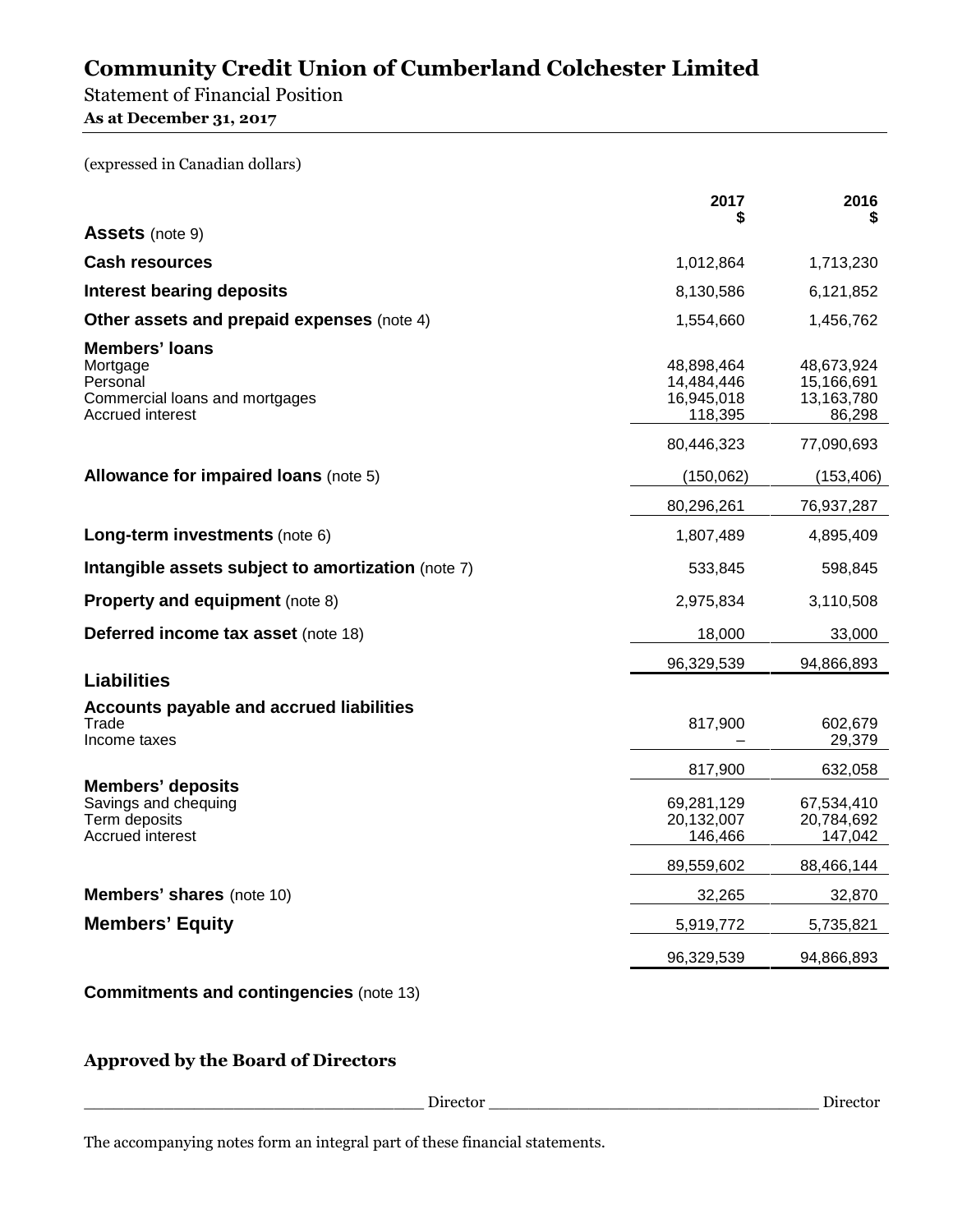Statement of Changes in Members' Equity

**For the year ended December 31, 2017** 

(expressed in Canadian dollars)

|                                                                                | <b>Retained</b><br>earnings<br>\$ | <b>Surplus</b><br>shares<br>(note 11) | <b>Total</b><br>equity |
|--------------------------------------------------------------------------------|-----------------------------------|---------------------------------------|------------------------|
| Balance - January 1, 2016                                                      | 4,669,530                         | 853,982                               | 5,523,512              |
| Net income and comprehensive income for the year<br>Decrease in surplus shares | 252,284                           | (39, 975)                             | 252.284<br>(39, 975)   |
| Balance - December 31, 2016                                                    | 4,921,814                         | 814,007                               | 5,735,821              |
| Balance - January 1, 2017                                                      | 4,921,814                         | 814,007                               | 5,735,821              |
| Net income and comprehensive income for the year<br>Decrease in surplus shares | 215,992                           | (32,041)                              | 215,992<br>(32,041)    |
| Balance - December 31, 2017                                                    | 5,137,806                         | 781,966                               | 5,919,772              |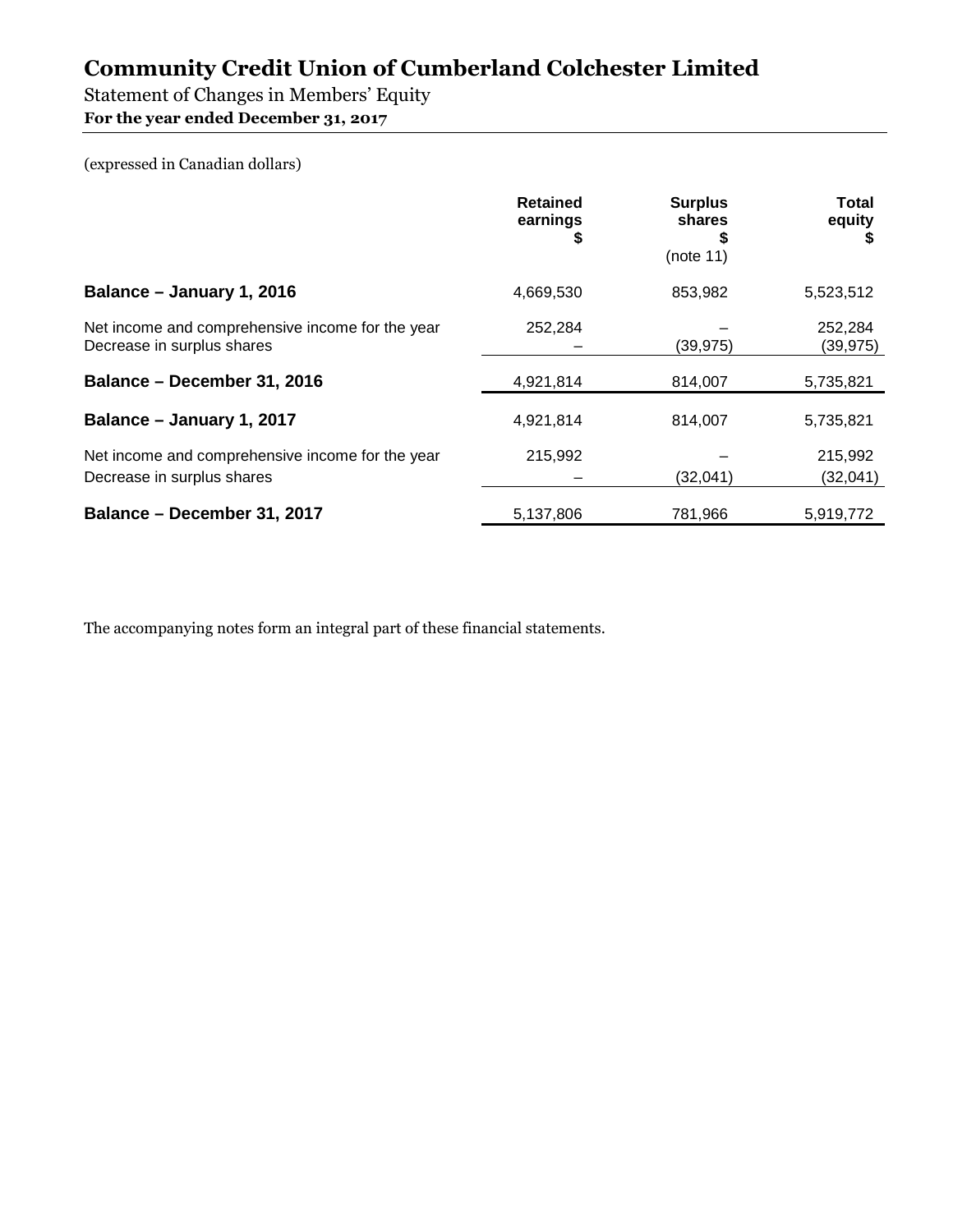Statement of Income and Comprehensive Income

**For the year ended December 31, 2017** 

(expressed in Canadian dollars)

|                                                               | 2017<br>S        | 2016<br>S        |
|---------------------------------------------------------------|------------------|------------------|
| <b>Financial income</b>                                       |                  |                  |
| Members' loans                                                | 3,185,039        | 3,212,847        |
| Investments and deposits                                      | 227,222          | 210,861          |
|                                                               | 3,412,261        | 3,423,708        |
| <b>Financial expense</b>                                      |                  |                  |
| Members' deposits                                             | 528,052          | 677,569          |
| <b>Net financial income</b>                                   | 2,884,209        | 2,746,139        |
| Fees and commission income (note 14)                          | 1,505,433        | 1,441,880        |
| Recovery of (provision for) loan losses (note 5)              | (44, 712)        | 24,810           |
| Recovery of (provision for) foreclosed properties (note 4)    | (37, 762)        | 16,190           |
| Gross margin                                                  | 4,307,168        | 4,229,019        |
|                                                               |                  |                  |
| <b>Operating expenses</b><br>Salary and employee benefits     | 1,698,350        | 1,820,983        |
| General and administrative (note 15)                          | 1,686,896        | 1,433,748        |
| Occupancy (note 15)                                           | 251,333          | 242,741          |
| Members' security (note 15)                                   | 116,633          | 116,531          |
| Depreciation                                                  | 278,842          | 257,976          |
|                                                               | 4,032,054        | 3,871,979        |
| Income before income taxes                                    | 275,114          | 357,040          |
|                                                               |                  |                  |
| Provision for (recovery of) income taxes (note 18)            |                  |                  |
| Current<br>Deferred                                           | 44,122<br>15,000 | 45,756<br>59,000 |
|                                                               |                  |                  |
|                                                               | 59,122           | 104,756          |
| Net income and comprehensive income for the year              | 215,992          | 252,284          |
| Net income and comprehensive income for the year attributable |                  |                  |
| to members                                                    | 215,992          | 252,284          |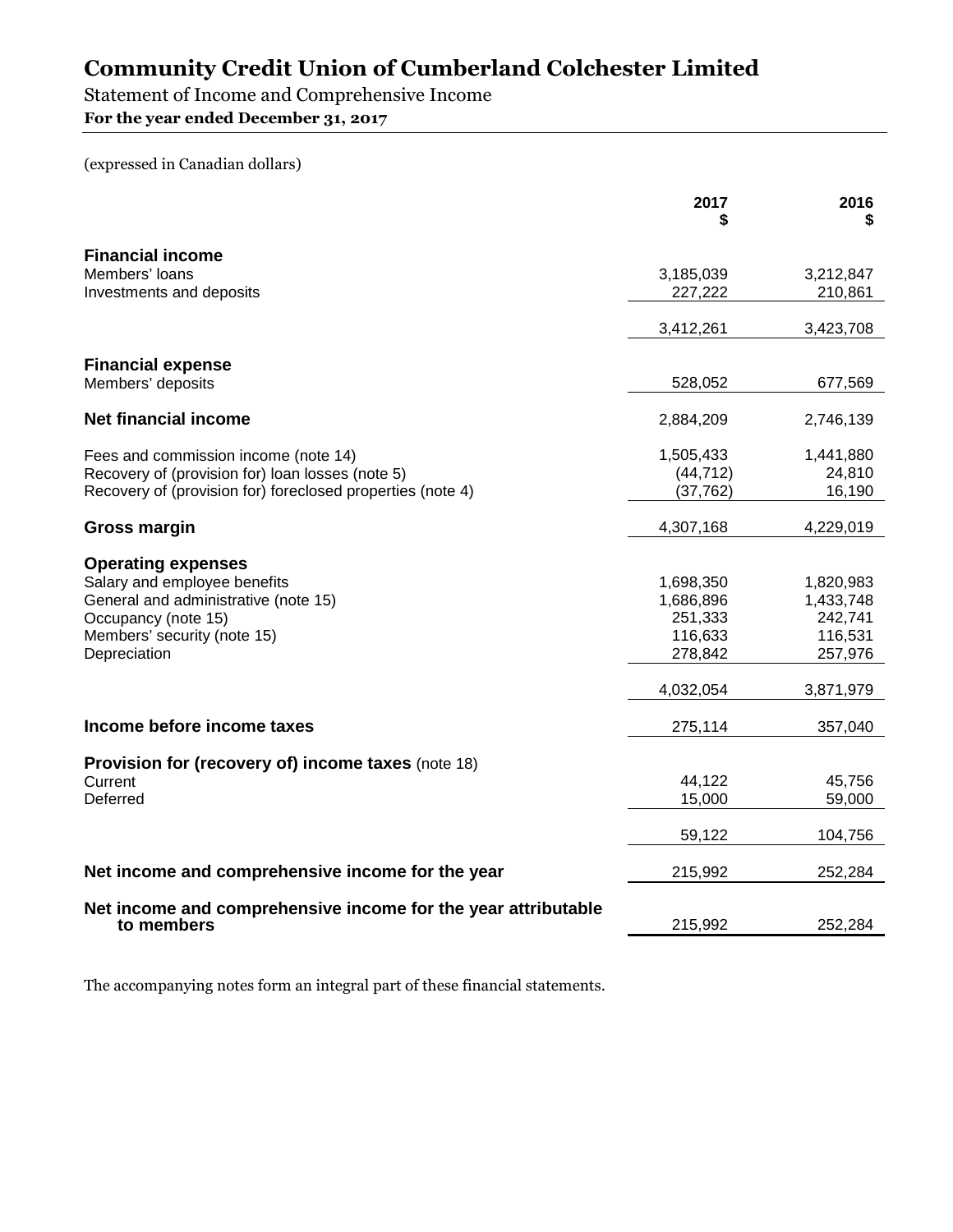# Statement of Cash Flows

**For the year ended December 31, 2017** 

(expressed in Canadian dollars)

|                                                                                                                                                                                                                                                                                                                                                      | 2017                                                    | 2016<br>S                                                 |
|------------------------------------------------------------------------------------------------------------------------------------------------------------------------------------------------------------------------------------------------------------------------------------------------------------------------------------------------------|---------------------------------------------------------|-----------------------------------------------------------|
| Cash provided by (used in)                                                                                                                                                                                                                                                                                                                           |                                                         |                                                           |
| <b>Operating activities</b><br>Net income for the year                                                                                                                                                                                                                                                                                               | 215,992                                                 | 252,284                                                   |
| Charges (credits) to income not involving cash<br>Depreciation of property and equipment<br>Amortization of intangible assets<br>Provision for (recovery of) loan losses<br>Provision for (recovery of) foreclosed properties<br>Provision for (recovery of) deferred income taxes                                                                   | 213,842<br>65,000<br>44,712<br>37,762<br>15,000         | 206,821<br>51,155<br>(24, 810)<br>(16, 190)<br>59,000     |
|                                                                                                                                                                                                                                                                                                                                                      | 592,308                                                 | 528,260                                                   |
| Net change in non-cash working capital balances related to operations<br>Decrease (increase) in other assets and prepaid expenses<br>Decrease (increase) in accrued interest receivable<br>Increase (decrease) in accounts payable and accrued liabilities<br>Increase (decrease) in income taxes<br>Increase (decrease) in accrued interest payable | (135, 472)<br>(32,097)<br>215,221<br>(29, 567)<br>(576) | 263,982<br>10,326<br>187,470<br>14,453<br>(18,960)        |
|                                                                                                                                                                                                                                                                                                                                                      | 609,817                                                 | 985,531                                                   |
| <b>Financing activities</b><br>Net increase (decrease) in members' deposits<br>Savings and chequing<br>Term deposits<br>Net decrease in membership shares                                                                                                                                                                                            | 1,746,719<br>(652, 685)<br>(32, 646)                    | (5,047,002)<br>(1, 337, 332)<br>(40, 575)                 |
|                                                                                                                                                                                                                                                                                                                                                      | 1,061,388                                               | (6,424,909)                                               |
| <b>Investing activities</b><br>Net decrease (increase) in interest bearing deposits<br>Net decrease (increase) in members' loans<br>Net decrease (increase) in long-term investments<br>Acquisition of intangible assets<br>Additions to property and equipment                                                                                      | (2,008,734)<br>(3,371,589)<br>3,087,920<br>(79, 168)    | 631,409<br>895,618<br>(187, 546)<br>(650,000)<br>(78,058) |
|                                                                                                                                                                                                                                                                                                                                                      | (2,371,571)                                             | 611,423                                                   |
| Net change in cash resources during the year                                                                                                                                                                                                                                                                                                         | (700, 366)                                              | (4,827,955)                                               |
| Cash resources - Beginning of year                                                                                                                                                                                                                                                                                                                   | 1,713,230                                               | 6,541,185                                                 |
| Cash resources – End of year                                                                                                                                                                                                                                                                                                                         | 1,012,864                                               | 1,713,230                                                 |
| Supplemental cash flow information<br>Interest received<br>Interest paid<br>Income taxes paid                                                                                                                                                                                                                                                        | 3,380,164<br>528,628<br>73,689                          | 3,223,173<br>696,529<br>28,610                            |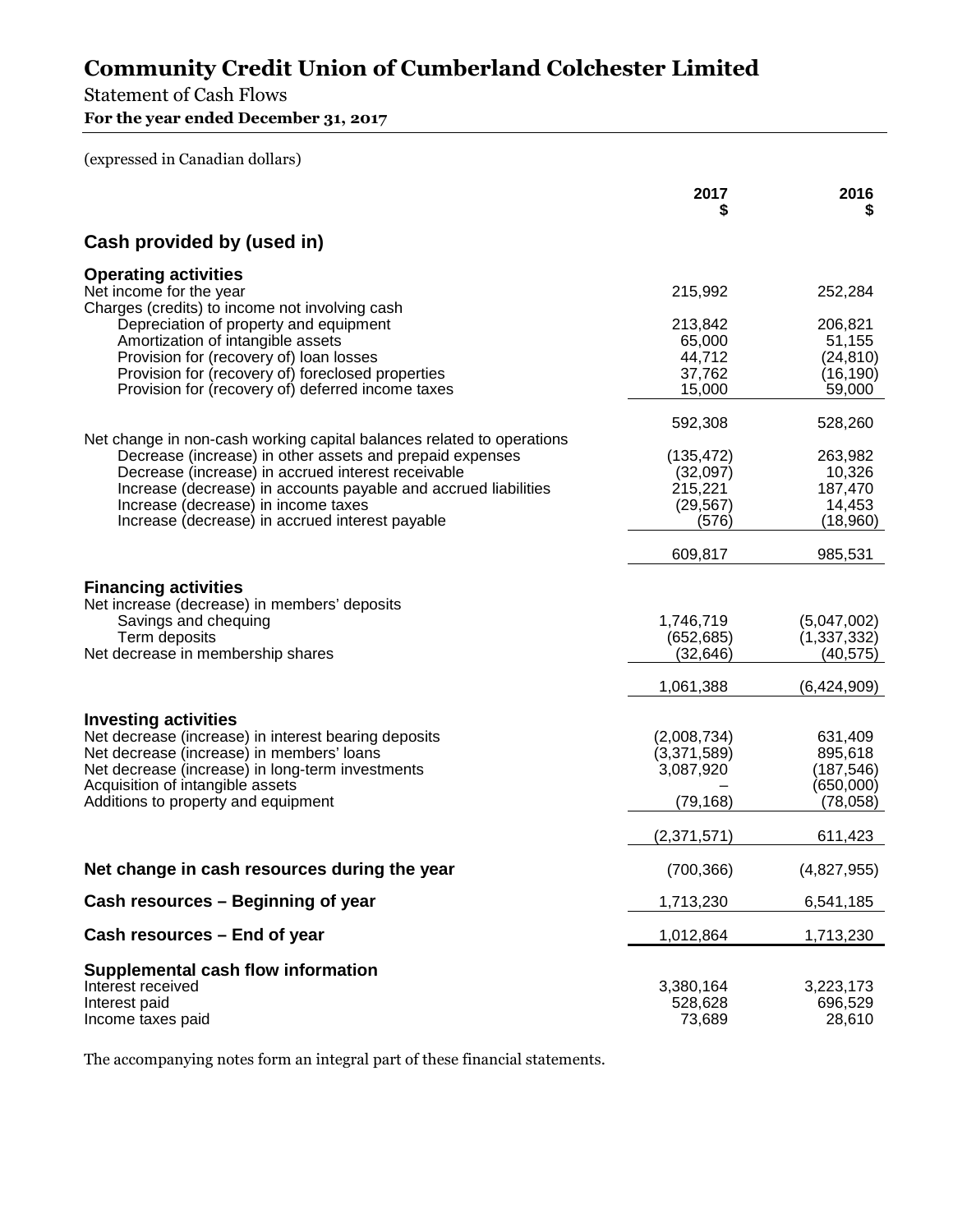### Notes to Financial Statements **For the year ended December 31, 2017**

(expressed in Canadian dollars)

# **1 General information**

Community Credit Union of Cumberland Colchester Limited ("Community Credit Union" or the "credit union") is incorporated under the Companies Act of Nova Scotia and its operations are subject to the Credit Union Act of Nova Scotia. The credit union provides a full range of banking services to its customer-owners in 2 branches in Nova Scotia.

Community Credit Union's head office is in Amherst, Nova Scotia.

These financial statements have been approved for issue by the Board of Directors on April 10, 2018.

# **2 Summary of significant accounting policies**

### **a) Basis of preparation**

These financial statements have been prepared in compliance with International Financial Reporting Standards ("IFRS") as issued by the International Accounting Standards Board ("IASB").

The credit union presents its statement of financial position on a non-classified basis in order of liquidity. The following balances are generally classified as current: cash resources, interest bearing deposits, shortterm investments, other assets and prepaid expenses, loans outstanding due within one year, savings and deposits due on demand or within one year, accounts payable and accrued liabilities and income taxes payable.

The credit union classifies its expenses by nature of expenses.

#### **b) Basis of measurement**

The financial statements have been prepared under the historical cost convention, except for available-forsale ("AFS") financial assets accounted for at fair value through profit or loss, which have been measured at fair value.

#### **c) Foreign currency translation**

i) Functional and presentation currency

The functional currency of the credit union is the Canadian dollar.

ii) Transactions and balances

Foreign currency transactions are translated into the functional currency using the exchange rates prevailing at the dates of the transactions. Foreign exchange gains and losses resulting from the settlement of foreign currency transactions and from the translation at year-end exchange rates of monetary assets and liabilities denominated in currencies other than the credit union's functional currency are recognized in the statement of income and comprehensive income in fee and commission income.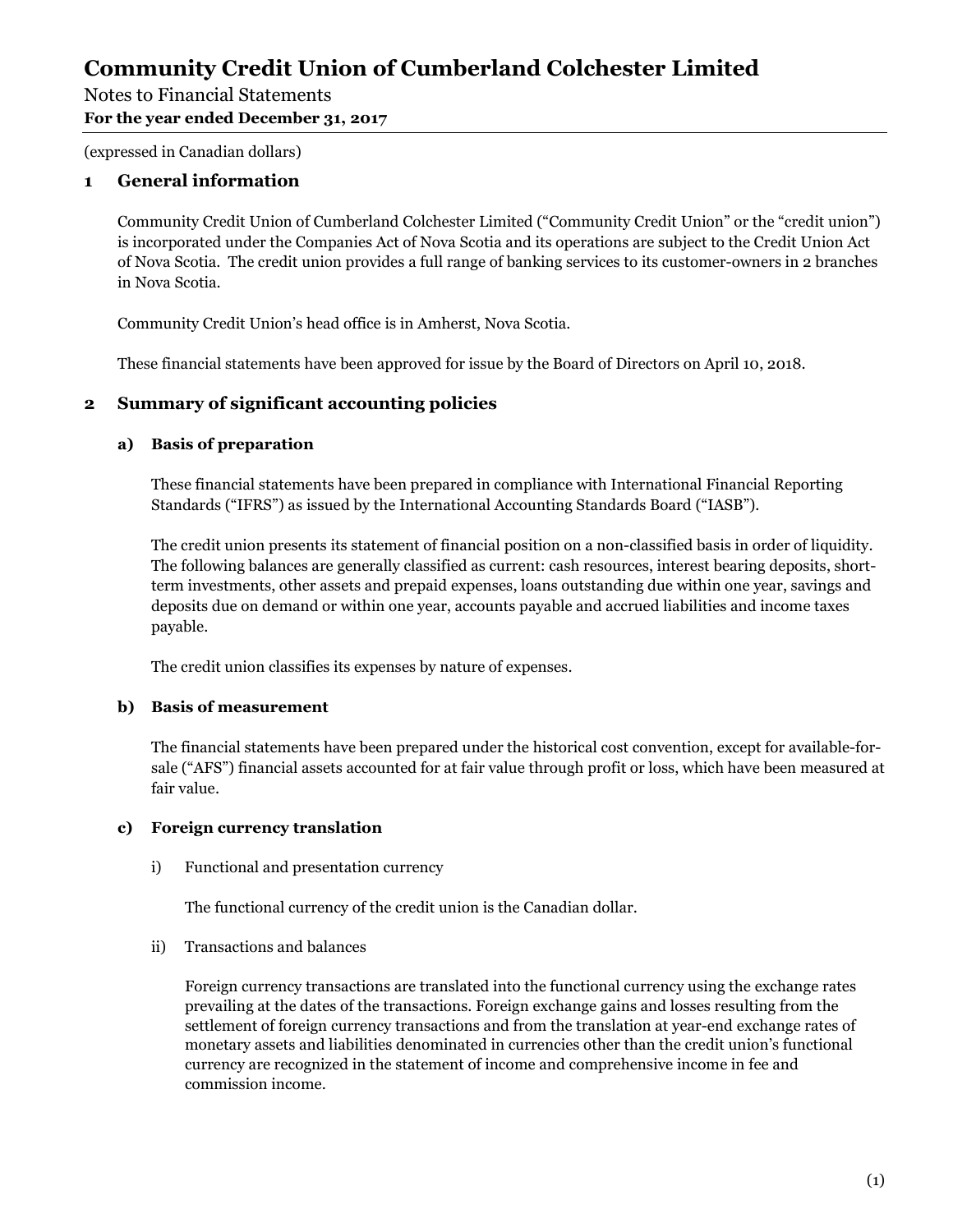Notes to Financial Statements

**For the year ended December 31, 2017** 

(expressed in Canadian dollars)

### **2 Summary of significant accounting policies** (continued)

#### **d) Cash resources**

Cash resources include cash on hand, deposits held with banks and other short-term highly liquid investments with original maturities of three months or less.

#### **e) Interest bearing deposits**

Interest bearing deposits consist of deposits held for liquidity purposes with Atlantic Central and other financial institutions and are recorded at amortized cost using the effective interest method.

#### **f) Members' loans**

Members' loans comprise term and revolving credit facilities provided to members and members' overdrawn accounts. Members' loans are initially measured at fair value plus incremental direct transaction costs and subsequently measured at their amortized cost using the effective interest method, less impairment losses. The effective interest rate is the rate that exactly discounts estimated future cash payments through the expected life of the loan to the carrying amount of the loan. When estimating the future cash flows, the credit union considers all contractual terms of the loan excluding any future credit losses. Included in this calculation are all fees paid or received that are integral to the contract.

Loans are reviewed and graded according to the assessed level of credit risk. Classifications adopted are as follows:

- **Past due loans** Are loans and advances where the borrower has failed to make a repayment when contractually due.
- **Restructured loans** Arise when the borrower is granted concessional terms or conditions due to difficulties in meeting the original contractual terms, and the revised terms are more favourable than comparable new facilities.
- **Impaired loans** Are loans and advances where the full recovery of outstanding principal and interest is considered doubtful.
- **Assets acquired through the enforcement of security** Are assets (usually residential property or motor vehicles) acquired in full or partial settlement of an advance through the enforcement of security arrangements. The recoverable value of such assets forms part of the net value of loans and advances as part of the estimated future cash flows.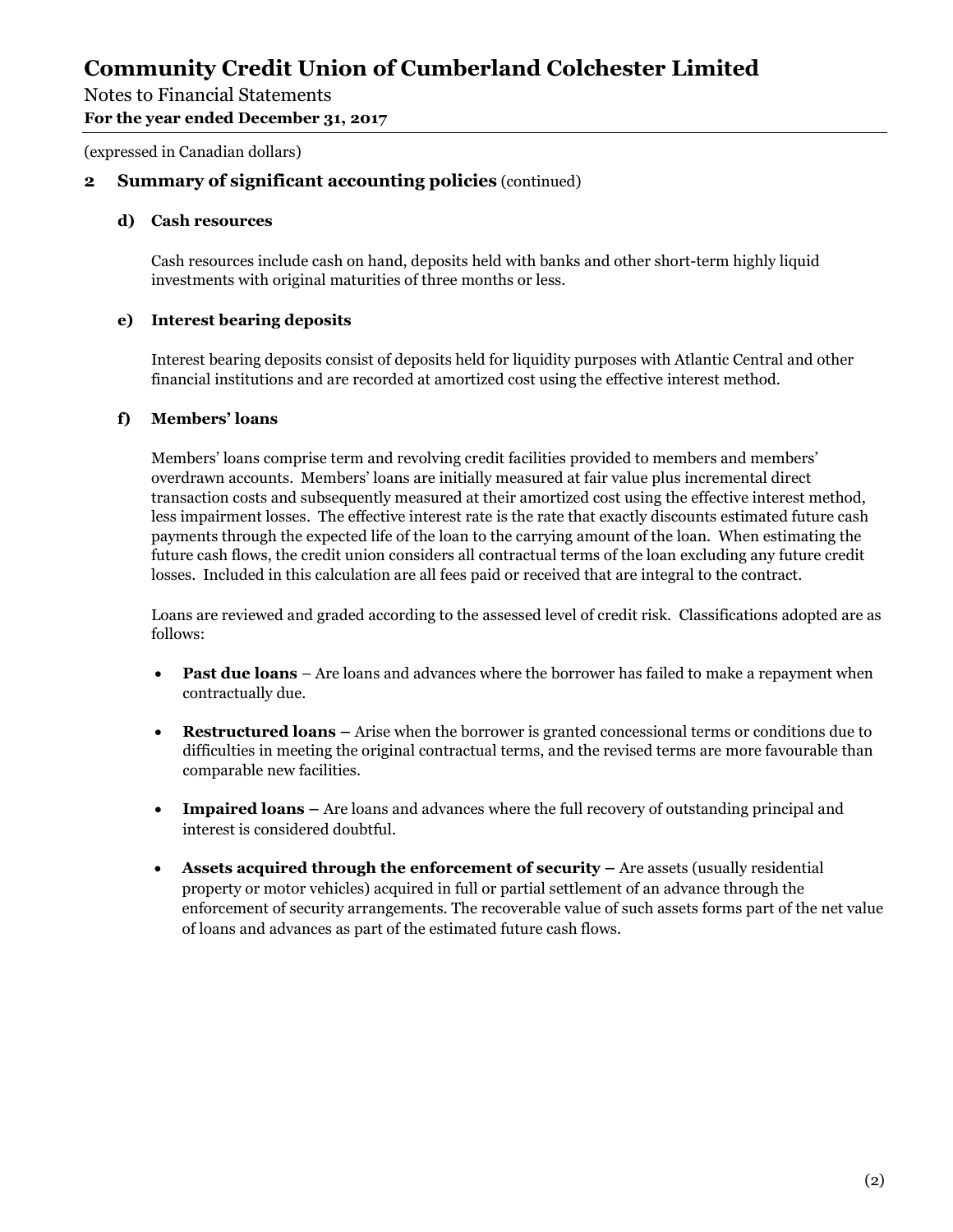Notes to Financial Statements

**For the year ended December 31, 2017** 

(expressed in Canadian dollars)

# **2 Summary of significant accounting policies** (continued)

### **g) Provision for impairment**

All loans are subject to a continuous management review process to assess whether there is any objective evidence that any loan or group of loans is impaired.

Impairment of loans and advances is recognized when objective evidence is available that a loss event has occurred.

If there is objective evidence that an impairment loss has been incurred, the amount of the loss is measured as the difference between the asset's carrying amount and the present value of estimated future cash flows (excluding future expected credit losses that have not yet been incurred).

Impairment losses are recognized in income.

- **Specific provision** Loans that meet significant delinquency and loan size criteria are individually assessed for impairment to estimate the likely loss on the loan.
- **Collective provision** Loans that do not meet significant delinquency criteria are not individually assessed but are placed into portfolios of assets with similar risk profiles and a collective assessment of impairment is performed based on objective evidence from historical experience.

The quantitative effect is disclosed in note 5.

### **h) Financial instruments**

i) Recognition and measurement

In accordance with IAS 39 – *Financial Instruments – Recognition and Measurement* ("IAS 39") regular purchases and sales of financial assets are recognized on the settlement date – the date that an asset is delivered to or by an entity. Financial assets and financial liabilities are initially recognized at fair value and their subsequent measurement is dependent on their classification as described below. The classification depends on the purpose for which the financial instruments were acquired or issued. At initial recognition, the credit union classifies its financial instruments as follows:

a) Loans and receivables

Loans and receivables are non-derivative financial assets with fixed or determinable payments that are not quoted in an active market. The credit union's loans and receivables comprise cash resources, interest bearing deposits and members' loans. Loans and receivables are initially recognized at the amount expected to be received, less, when material, a discount to reduce the loans and receivables to fair value. Subsequently, loans and receivables are measured at amortized cost using the effective interest method less a provision for impairment.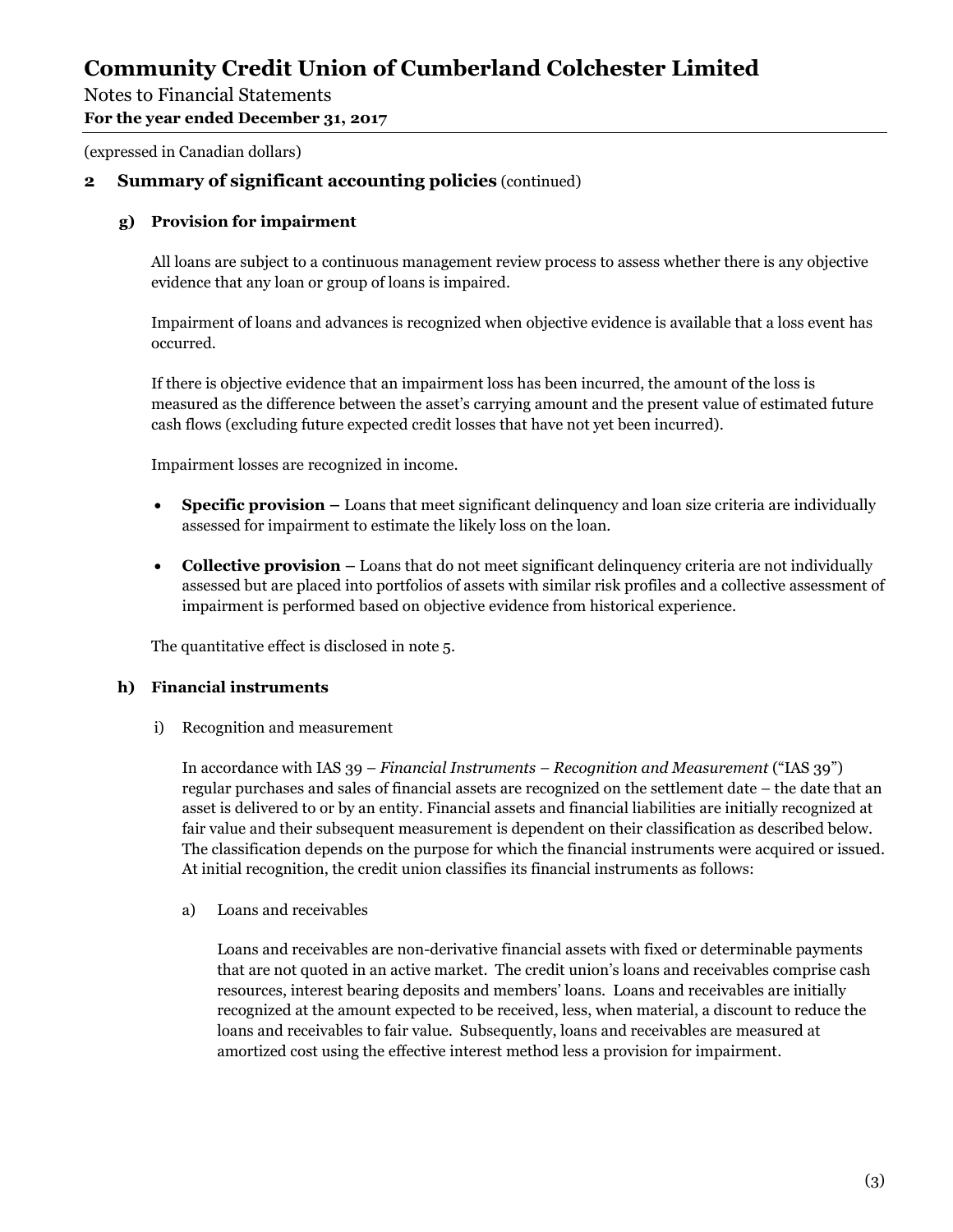Notes to Financial Statements

**For the year ended December 31, 2017** 

(expressed in Canadian dollars)

### **2 Summary of significant accounting policies** (continued)

- **h) Financial instruments** (continued)
	- i) Recognition and measurement (continued)
		- b) AFS investments

AFS investments are non-derivatives that are either designated in this category or not classified in any of the other categories. The credit union's AFS assets are its long-term equity investments.

AFS investments are recognized initially at fair value plus transaction costs and are subsequently carried at fair value. Gains or losses arising from remeasurement are recognized in other comprehensive income. When an AFS investment is sold or impaired, the accumulated gains or losses are moved from accumulated other comprehensive income to the statement of income and are included in "other operating expenses".

Dividends or distributions on AFS investments are recognized in the statement of income in investment income, when the credit union's right to receive payment is established.

c) Financial liabilities at amortized cost

Financial liabilities at amortized cost include accounts payable and accrued liabilities and members' deposits. Trade payables and accrued liabilities are initially recognized at the amount required to be paid. Subsequently, they are measured at amortized cost using the effective interest method. All other financial liabilities are recognized initially at fair value, net of any transaction costs incurred and subsequently, at amortized cost using the effective interest method.

d) Financial assets at fair value through profit and loss

Financial assets at fair value through profit and loss are financial assets held for trading. A financial asset is classified in this category if acquired principally for the purpose of selling in the short-term. They are recognized initially and subsequently at fair value. Transaction costs are expensed in the statement of income. Gains and losses arising from changes in fair value are presented in the statement of income within "other" in the period in which they arise.

e) Held-to-maturity investments

Investments are classified as held-to-maturity if they have fixed or determinable payments and fixed maturity that the credit union has the intention and ability to hold to maturity. Held-tomaturity investments are measured at amortized cost using the effective interest rate method.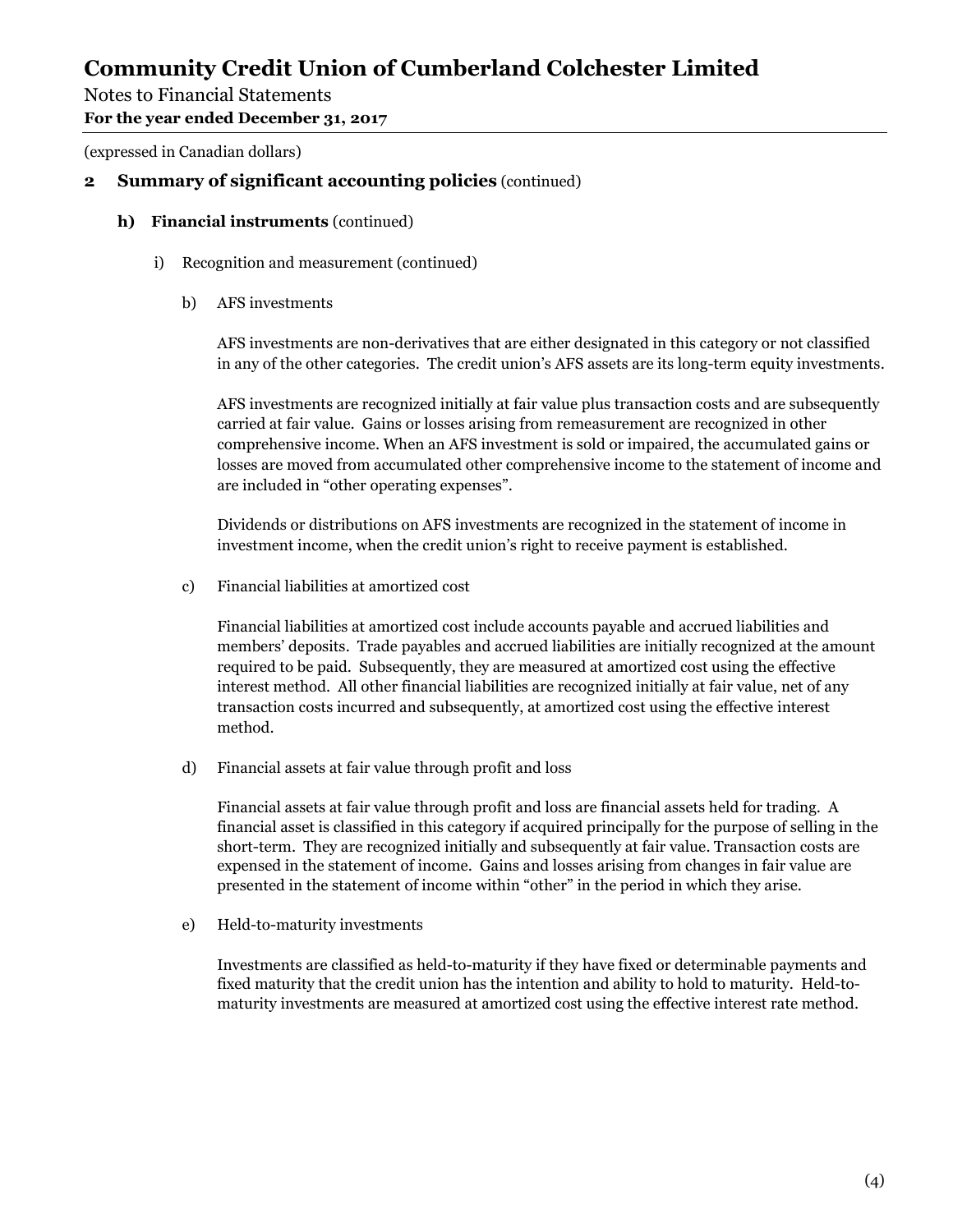## Notes to Financial Statements

#### **For the year ended December 31, 2017**

(expressed in Canadian dollars)

### **2 Summary of significant accounting policies** (continued)

#### **i) Impairment of financial assets**

#### i) Assets carried at amortized cost

The credit union assesses at each balance sheet date whether there is objective evidence that a financial asset or group of financial assets is impaired. A financial asset or a group of financial assets is impaired and impairment losses are incurred only if there is objective evidence of impairment as a result of one or more events that occurred after the initial recognition of the asset (a "loss event") and that loss event (or "events") has an impact on the estimated future cash flows of the financial asset or group of financial assets that can be reliably estimated.

The amount of the impairment loss on a fixed rate financial instrument is measured as the difference between the asset's carrying amount and the present value of estimated future cash flows discounted at the financial asset's original effective interest rate. The carrying amount of the asset is reduced through the use of an allowance account and the amount of the loss is recognized in the statement of income. If a loan has a variable interest rate, the discount rate for measuring any impairment loss is the current effective interest rate determined under the contract.

ii) Assets classified as AFS

The credit union assesses at each balance sheet date if there is objective evidence that an AFS financial asset or a group of financial assets may be impaired. A significant or prolonged decline in the fair value of an AFS equity security below its cost is considered objective evidence that the assets are impaired. If any such evidence exists for AFS financial assets, the cumulative loss, measured as the difference between the acquisition cost and the current fair value, less any impairment loss on that financial asset previously recognized in profit or loss, is reclassified from equity and recognized in the statement of income. Impairment losses recognized in the statement of income on equity instruments are not reversed.

#### iii) Re-negotiated loans

Loans that are either subject to collective impairment assessment or are individually significant and whose terms have been re-negotiated are no longer considered to be past due but are treated as new loans.

#### **j) Foreclosed property**

In certain circumstances, the credit union takes possession of collateral property as a result of foreclosure on loans that are in default. Foreclosed properties are classified as held-for-sale and are measured at the lower of carrying amount and fair value less costs to sell and are recorded within other assets.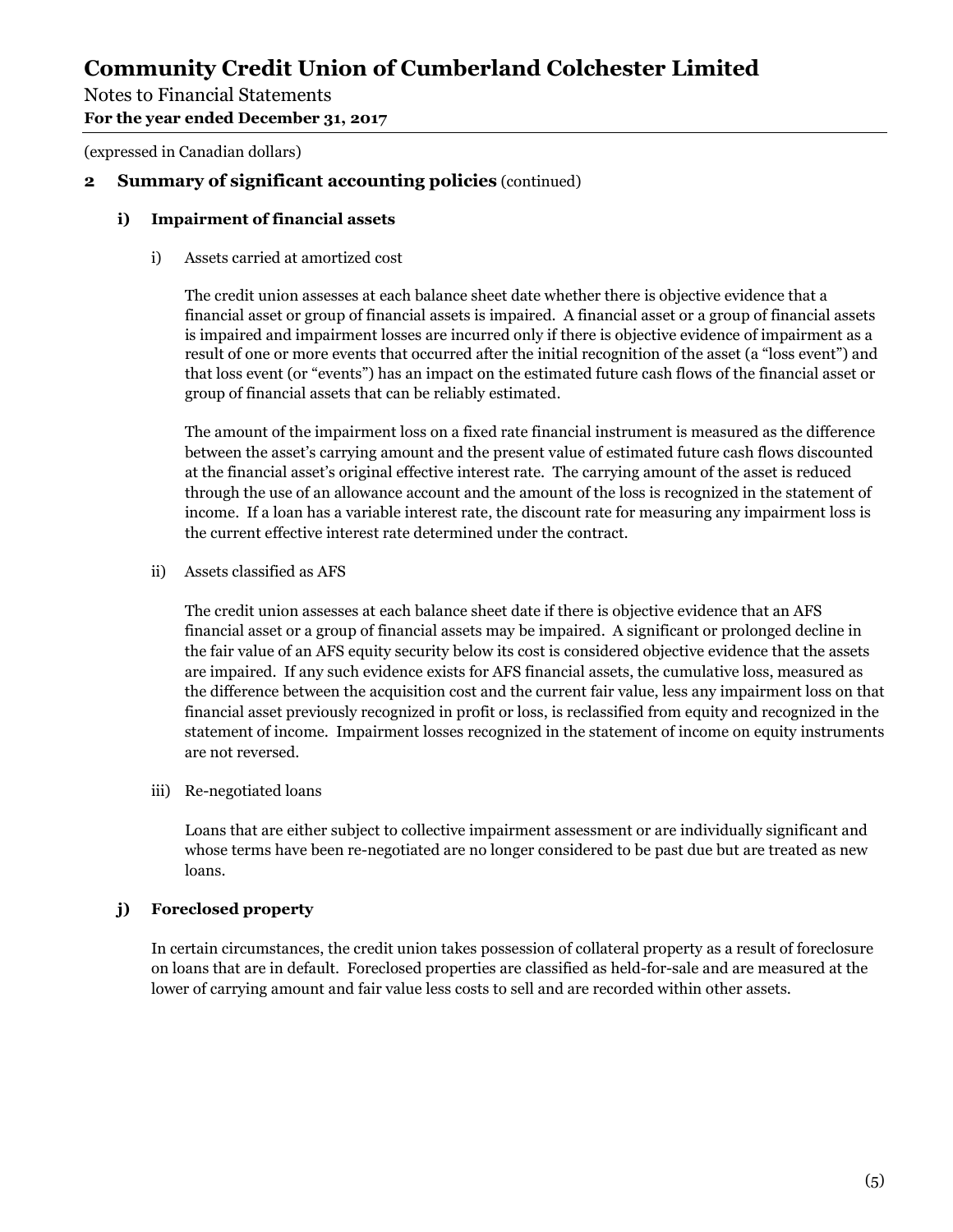Notes to Financial Statements

#### **For the year ended December 31, 2017**

(expressed in Canadian dollars)

### **2 Summary of significant accounting policies** (continued)

#### **k) Property and equipment**

Property and equipment are stated at cost less accumulated depreciation. Cost includes expenditures that are directly attributable to the acquisition of the asset. Subsequent expenditures are included in the asset's carrying amount or are recognized as a separate asset, as appropriate, only when it is probable that future economic benefits associated with the item will flow to the credit union and the cost can be measured reliably. Repairs and maintenance costs are charged to other operating expenses during the financial period in which they are incurred.

Land is not depreciated. Depreciation is calculated on a straight-line basis to allocate the asset cost to residual value over their estimated useful lives, as follows:

| <b>Buildings</b>        | $20-40$ years |
|-------------------------|---------------|
| Furniture and equipment | 3-5 years     |
| Paving                  | 10-40 $years$ |

The credit union allocates the amount initially recognized in respect of an item of property and equipment to its significant parts and depreciates each part separately. The useful lives of property and equipment are reviewed, and adjusted if appropriate, at each balance sheet date. Assets are reviewed for impairment whenever events or changes in circumstances indicate that the carrying amount may not be recoverable.

An asset's carrying amount is written down immediately to its recoverable amount if the asset's carrying amount is greater than its estimated recoverable amount. The recoverable amount is the higher of the asset's fair value less costs to sell and value in use. No property and equipment were identified as impaired as at December 31, 2017 (2016 - \$nil).

Gains and losses on disposals of property and equipment are determined by comparing the proceeds to the net book value of the asset and are presented as a gain or loss on disposal in the statement of income.

#### **l) Intangible assets**

The intangible asset, consisting of a customer list with a finite life is carried at its cost, net of accumulated amortization. Amortization is provided over its estimated useful life of 10 years on a straight-line basis.

#### **m) Impairment of non-financial assets**

Property and equipment and intangible assets are tested for impairment when events or changes in circumstances indicate that the carrying amount may not be recoverable. For the purpose of measuring recoverable amounts, assets are grouped at the lowest levels for which there are separately identifiable cash flows (cash-generating units or "CGUs"). Recoverable amount is the higher of an asset's fair value less costs to sell and value in use (being the present value of the expected future cash flows of the relevant asset or CGU, as determined by management). The credit union evaluates impairment losses for potential reversals when events or circumstances warrant such consideration. No property and equipment or intangible assets were identified as impaired as at December 31, 2017.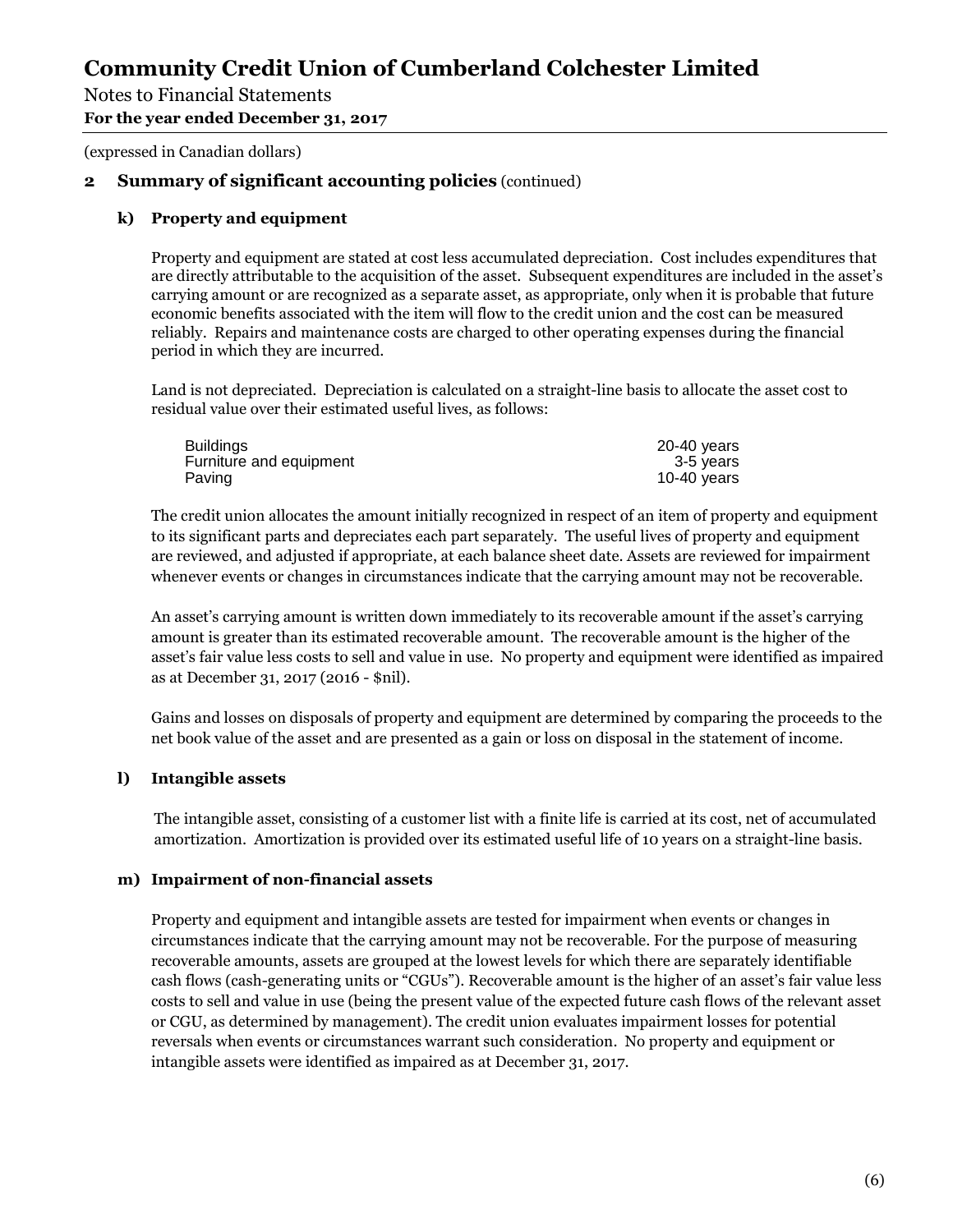Notes to Financial Statements

**For the year ended December 31, 2017** 

(expressed in Canadian dollars)

# **2 Summary of significant accounting policies (continued)**

#### **n) Members' deposits**

Members' deposits are recognized initially at fair value less attributable transaction costs. Subsequent to initial recognition, interest-bearing borrowings are stated at amortized cost with any difference between cost and redemption value being recognized in profit or loss over the period of the borrowings on an effective interest basis.

#### **o) Revenue recognition**

i) Interest income

Interest on members' loans is recognized on an amortized cost basis using the effective interest method. The effective rate is the rate that exactly discounts estimated future cash payments through the expected life of the loan to the net carrying amount of the loan. When estimating the future cash flows, the credit union considers all contractual terms of the loan excluding any expected future credit losses. The calculation includes all fees and costs paid or received between parties to the contract that are an integral part of the effective interest rate, transaction costs and all other premiums or discounts. Mortgage prepayment fees are recognized in other interest income when received, unless they relate to a minor modification to the terms of the mortgage, in which case the fees are recognized over the expected remaining term of the original mortgage using the effective interest rate method. Once a financial asset or a group of similar financial assets has been written down as a result of an impairment loss, interest income is recognized using the rate of interest used to discount the future cash flows for the purpose of measuring the impairment loss. All interest is recognized on an accrual basis.

ii) Fee and commission income

Fee and commission income is recognized on an accrual basis as it is earned. Dividend income is recognized in the statement of income as part of income when the group's right to receive payments is established.

#### **p) Income taxes**

#### i) Current income taxes

Income taxes payable (receivable) is calculated on the basis of current Canadian tax law and is recognized as an expense (income) for the period, except to the extent that it relates to items that are recognized in other comprehensive income or directly in equity.

Where the credit union has tax losses that can be relieved against a tax liability for a previous year, it recognizes those losses as an asset, because the tax relief is recoverable by refund of tax previously paid. This asset is offset against an existing current tax balance.

Where tax losses can be relieved only by carry-forward against taxable profits of future periods, a deductible temporary difference arises. Those losses carried forward are offset against deferred tax liabilities carried in the statement of financial position.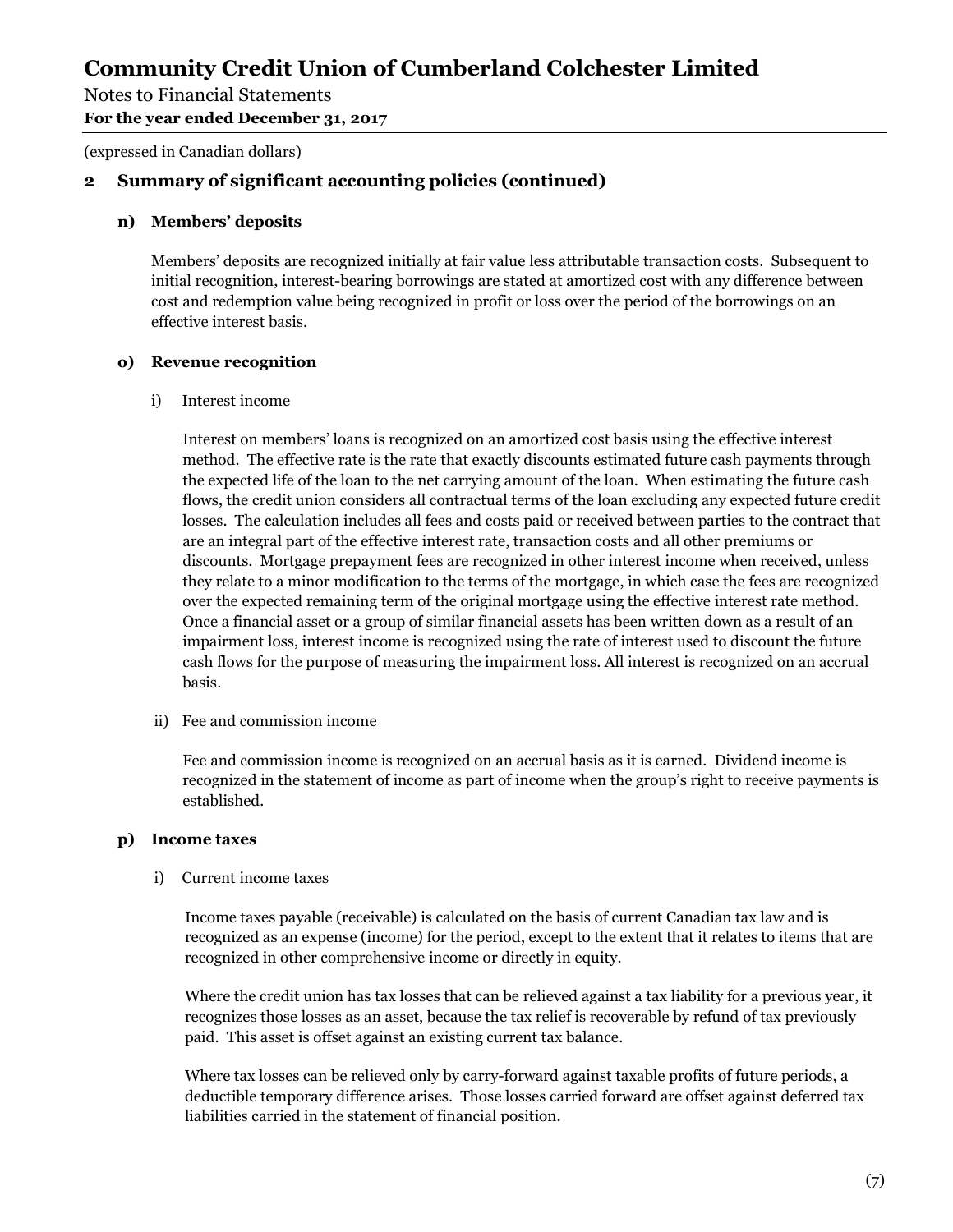# Notes to Financial Statements

**For the year ended December 31, 2017** 

(expressed in Canadian dollars)

## **2 Summary of significant accounting policies** (continued)

- **p) Income taxes** (continued)
	- ii) Deferred income taxes

Deferred income taxes are provided in full, using the liability method, on temporary differences arising between the tax basis of assets and liabilities and their carrying amounts in the financial statements. Deferred income taxes are determined using tax rates and laws that have been enacted or substantively enacted at the reporting date and are expected to apply when the related deferred income tax asset or liability is realized or settled. The principal temporary differences arise from depreciation of property and equipment, investments and allowances for impaired loans. Deferred tax assets are recognized when it is probable that future taxable profit will be available against which these temporary differences can be utilized.

#### **q) Accounting standards issued but not yet adopted**

#### *IFRS 9 – "Financial Instruments"* ("IFRS 9")

In July 2014, the IASB issued the complete version of IFRS 9, first issued in November 2009, which brings together the classification and measurement, impairment and hedge accounting phases of the IASB's project to replace IAS 39.

IFRS 9 introduces a principles-based approach to the classification of financial assets based on an entity's business model and the nature of the cash flows to the asset. All financial assets, including hybrid contracts, are measured as at fair value through profit and loss ("FVTPL"), fair value through other comprehensive income or amortized cost. For financial liabilities, IFRS 9 includes the requirements for classification and measurement previously including IAS 39.

IFRS 9 also introduces an expected loss impairment model for all financial assets not as FVTPL. The model has three stages: (1) On initial recognition, 12-month expected credit losses are recognized in profit or loss and a loss allowance is established; (2) If credit risk increases significantly and the resulting credit risk is not considered to be low, full lifetime expected credit losses are recognized; and (3) When a financial asset is considered credit-impaired, the loss allowance continues to reflect lifetime expected credit losses and interest revenue is calculated based on the carrying amount of the asset, net of the loss allowance, rather than its gross carrying amount. Changes in the required loss allowance, including the impact of movement between 12 months and lifetime expected credit losses, will be recorded in profit or loss.

Finally, IFRS 9, introduces a new hedge accounting model that aligns the accounting for hedge relationships more closely with an entity's risk management activities.

IFRS 9 is effective January 1, 2018. The credit union is the process of completing an assessment of the impact to financial asset classification and developing impairment methodology to support the calculation of the expected credit loss model. As this model will continue to be refined in 2018, it is not yet possible to quantify the financial impact of IFRS 9.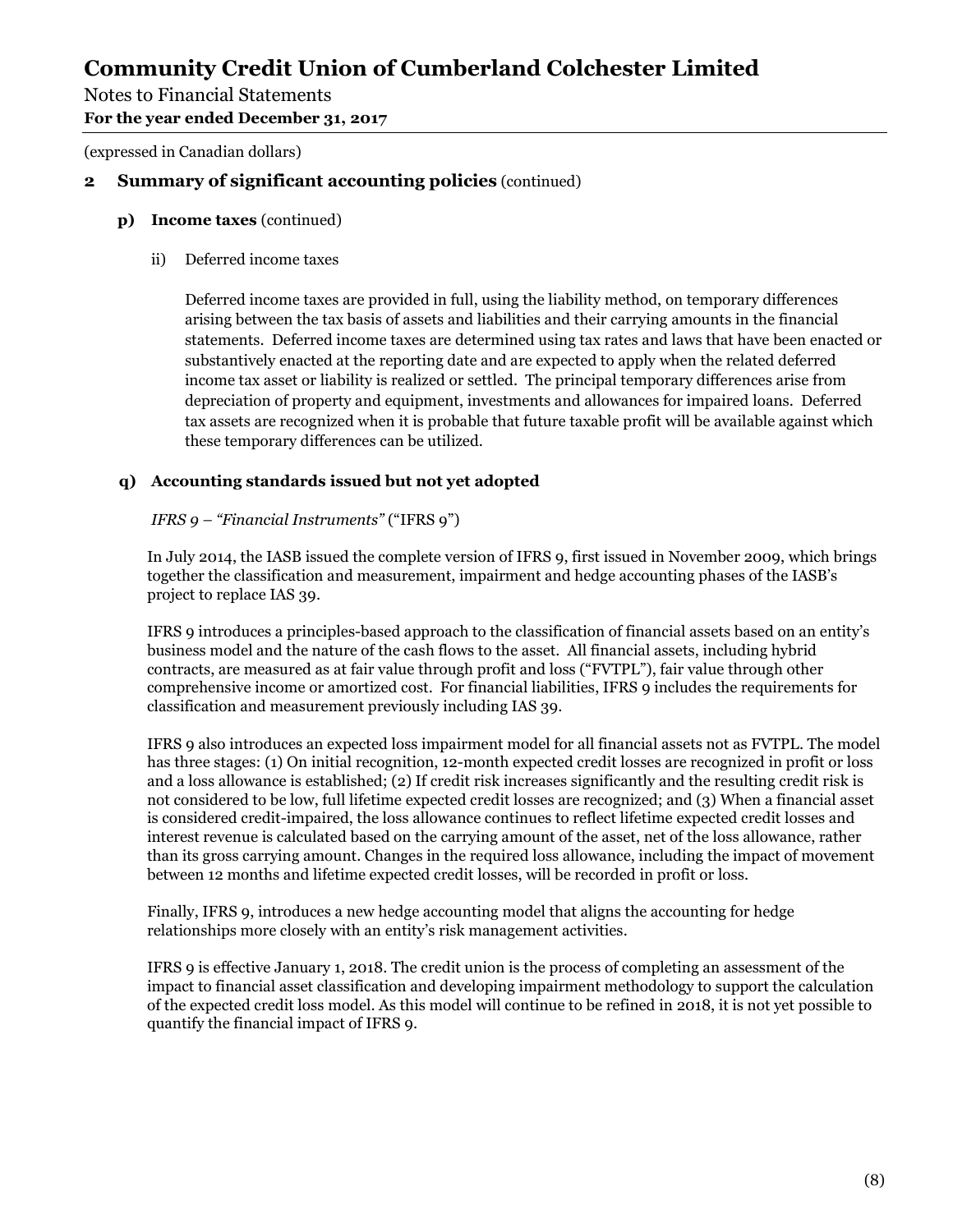Notes to Financial Statements

**For the year ended December 31, 2017** 

(expressed in Canadian dollars)

## 2 **Summary of significant accounting policies** (continued)

#### **q) Accounting standards issued but not yet adopted** (continued)

*IFRS 15 – "Revenue from Contracts with Customers"* ("IFRS 15")

IFRS 15 is effective for annual periods beginning on or after January 1, 2018. IFRS 15 establishes a new control-based revenue recognition model and replaces IAS 18, "Revenue", IAS 11, "Construction Contracts", and some revenue related interpretations. The new standard is intended to enhance disclosures about revenue, provide more comprehensive guidance for transactions that were not previously addressed and improve guidance for multiple-element arrangements. As IFRS 15 does not impact revenues associated with financial instruments, the credit union does not currently expect a material impact to the financial statements

*IFRS 16 – "Leases" ("IFRS 16")*

IFRS 16, which is effective January 1, 2019, sets out the principles for the recognition, measurement, presentation and disclosure of leases for both parties to a contract, i.e. the customer ('lessee') and the supplier ('lessor'). IFRS 16 eliminates the classification of leases as either operating leases or finance leases and the lessor is required to recognize:

- Assets and liabilities for all leases with a term more than 12 months, unless the underlying asset is of low value; and
- Depreciation of lease assets separately from interest on lease liabilities in the statement of income.

The credit union is currently evaluating the impact of the new standard on its financial statements.

### **3 Critical accounting estimates and judgments**

The credit union makes estimates and assumptions concerning the future that will, by definition, seldom equal actual results. These estimates and judgments have a significant risk of causing a material adjustment to the carrying amounts of assets and liabilities within the next financial year. The following are the estimates and judgments applied by management that most significantly affect the credit union's financial statements.

#### **Critical accounting estimates**

i) Impairment losses on members' loans

The credit union reviews its loan portfolio to assess impairment regularly. In determining whether an impairment loss should be recorded in the statement of income, the credit union makes judgments as to whether there is any observable data indicating an impairment trigger followed by measurable decrease in the estimated future cash flows from a loan. This evidence may include observable data indicating that there has been an adverse change in the payment status of member, or local economic conditions that correlate with defaults on assets held by the credit union. Management uses estimates based on historical loss experience for assets with credit risk characteristics and objective evidence of impairment similar to those in the portfolio.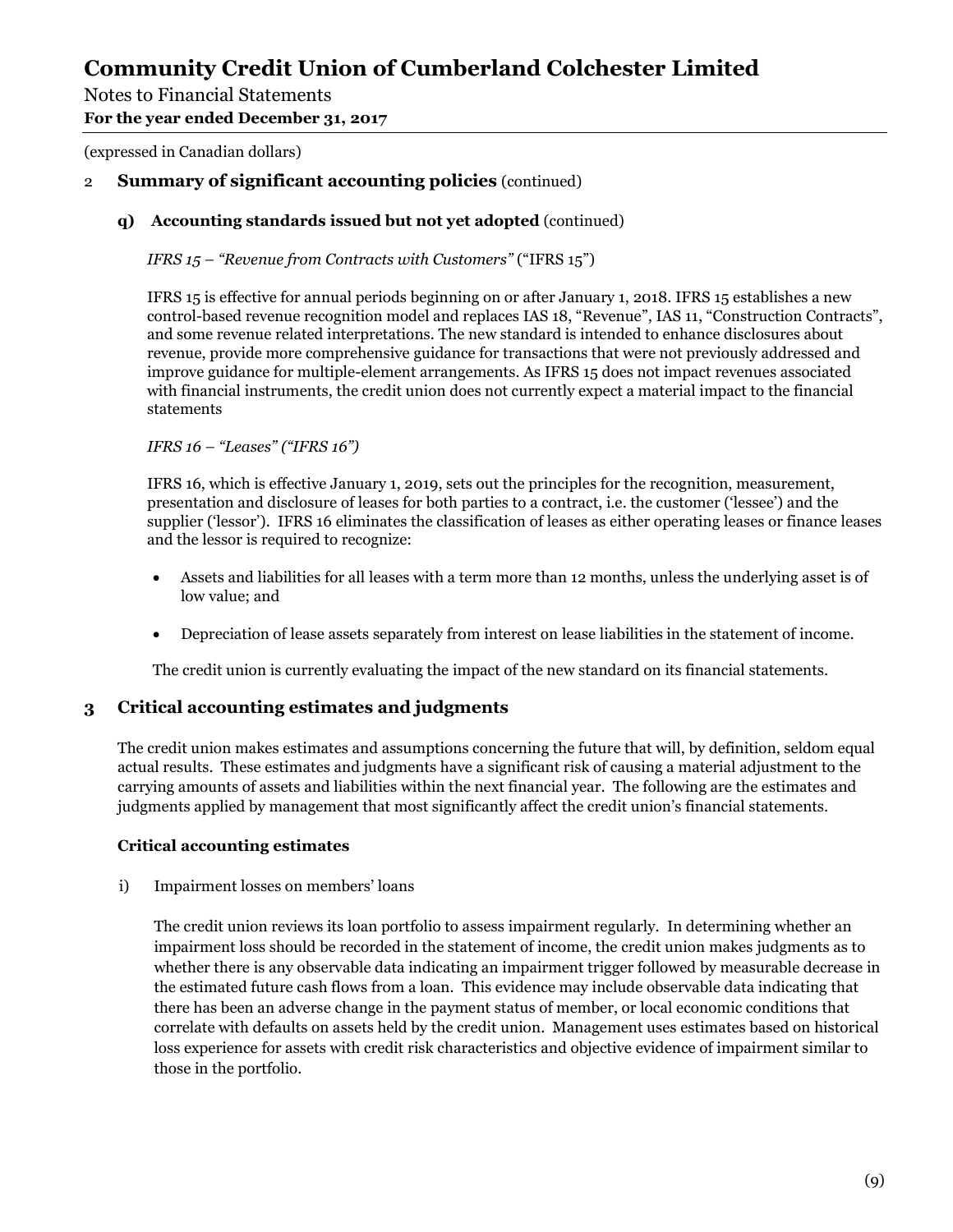## Notes to Financial Statements

**For the year ended December 31, 2017** 

(expressed in Canadian dollars)

# **3 Critical accounting estimates and judgments** (continued)

#### **Critical accounting estimates** (continued)

ii) Fair value of AFS securities

The fair values of AFS securities, where no active market exists or where quoted prices are not otherwise available, are determined by using valuation techniques. In each instance, management has reviewed the attributes of its investments and determined that fair value was liquidation value for each investment as there is no ability to otherwise sell the investments. Management also determined that liquidation value approximated historical cost less any allowance for impairment.

### **4 Other assets and prepaid expenses**

|                                                                      | 2017      | 2016      |
|----------------------------------------------------------------------|-----------|-----------|
|                                                                      | \$        |           |
| Prepaid expenses                                                     | 69,778    | 86,294    |
| Accrued interest receivable                                          | 1.834     | 12,067    |
| Rebates and other receivables                                        | 114.485   | 155,470   |
| Concentra Mortgage Pool receivable                                   | 1,068,375 | 1,126,487 |
| Foreclosed properties, net of provision of \$42,762 (2016 - \$5,000) | 300,000   | 76.444    |
| Income taxes receivable                                              | 188       |           |
|                                                                      |           |           |
|                                                                      | 1,554,660 | 1,456,762 |

### **5 Impairment of members' loans**

a) Continuity of allowance for impaired loans:

|                                                                                                                       | <b>Specific</b>              | COILECTIVE             | <u>i</u> otal<br>S           |
|-----------------------------------------------------------------------------------------------------------------------|------------------------------|------------------------|------------------------------|
| Balance - January 1, 2017                                                                                             | 54,950                       | 98,456                 | 153,406                      |
| Increase (decrease) in allowance<br>Amounts written-off during the year<br>Recoveries of loans previously written-off | 69,422<br>(58,513)<br>10,458 | (24, 711)              | 44,711<br>(58,513)<br>10,458 |
| Balance - December 31, 2017                                                                                           | 76,317                       | 73,745                 | 150,062                      |
|                                                                                                                       |                              |                        |                              |
|                                                                                                                       | <b>Specific</b>              | <b>Collective</b><br>S | <b>Total</b><br>S            |
| Balance - January 1, 2016                                                                                             | 68,185                       | 157,544                | 225,729                      |
| Increase (decrease) in allowance<br>Amounts written-off during the year                                               | 34,278<br>(71, 628)          | (59,088)               | (24, 810)<br>(71, 628)       |
| Recoveries of loans previously written-off                                                                            | 24,115                       |                        | 24,115                       |

**Specific**

**Collective**

**Total**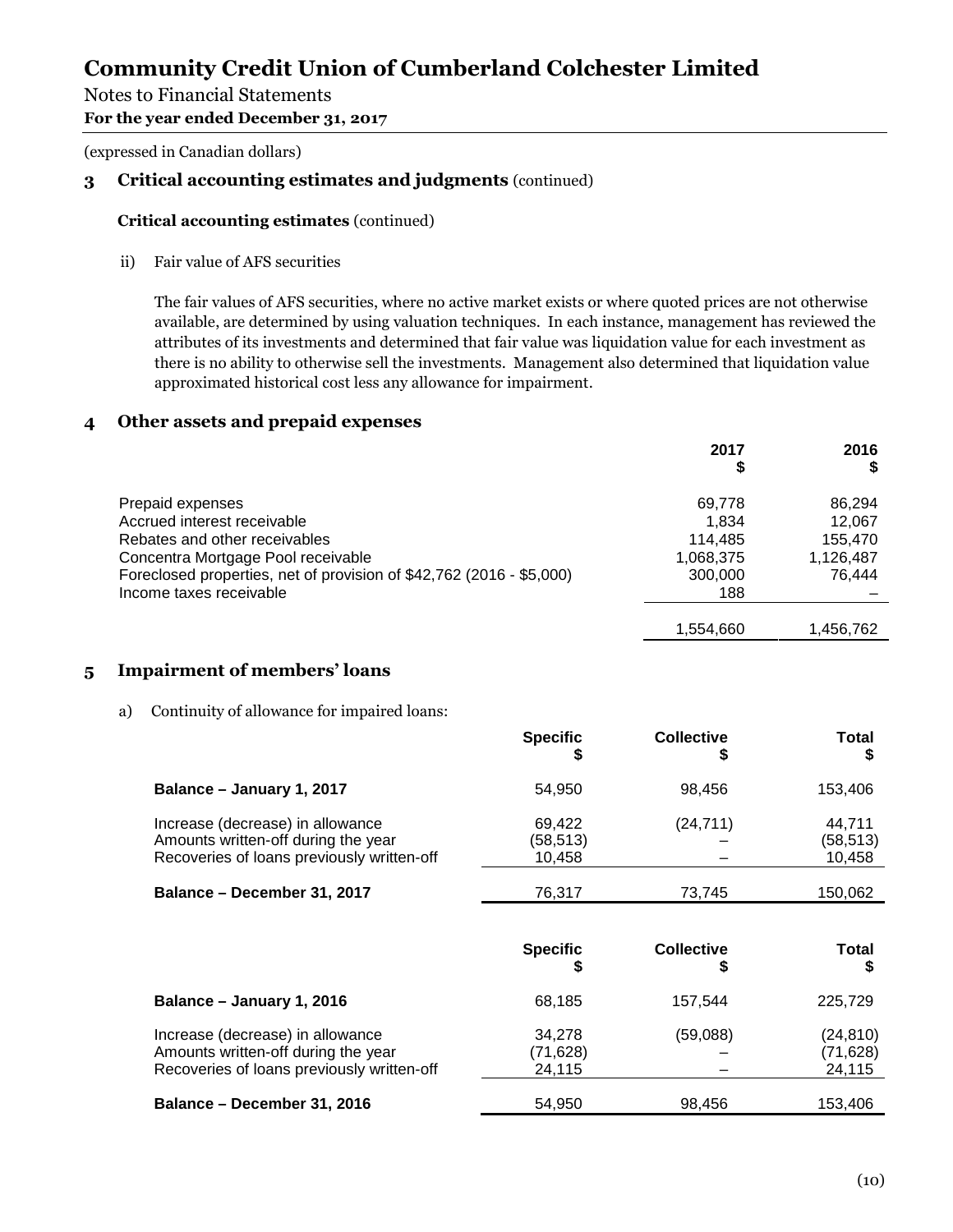## Notes to Financial Statements

**For the year ended December 31, 2017** 

(expressed in Canadian dollars)

## **5 Impairment of members' loans** (continued)

b) Members' loans individually impaired:

|                                                                             | 2017<br>\$ | 2016<br>S |
|-----------------------------------------------------------------------------|------------|-----------|
| Members' loans individually impaired or past due with specific<br>allowance |            |           |
| Mortgage                                                                    | 182,650    | 309,934   |
| Personal                                                                    | 37.087     | 71.917    |
| Commercial loans and mortgages                                              | 65,703     | 31,170    |
| Net impaired loans with specific allowance                                  | 285,440    | 413,021   |
| <b>Allowance for impairment</b>                                             | 76,317     | 54,950    |

Included in the loan and mortgage balances above are three accounts in the amount of \$181,959 that are fully secured, therefore no allowance has been taken.

#### c) Members' loans past due but not impaired

A loan is considered past due when a counterparty has not made a payment by the contractual due date. The following table presents the carrying value of loans that are past due but not classified as impaired because they are either: (i) less than 90 days past due, unless there is information to the contrary that an impairment event has occurred; or (ii) fully secured and collection efforts are reasonably expected to result in repayment. Loans that are past due but not impaired are as follows:

|                   | 31 to 60 days | 61 to 90 days | 90 days<br>or more | Total<br>S. |
|-------------------|---------------|---------------|--------------------|-------------|
| As at             |               |               |                    |             |
| December 31, 2017 | 500.338       | 59.437        | 16.144             | 575.919     |
| December 31, 2016 | 172.852       | 2,840         | 34.398             | 210.090     |

d) Impaired loans renegotiated during the year

The credit union has \$370,136 (2016 - \$1,077,177) in loans that have been renegotiated during the year, which would have been considered impaired if not for the restructuring of the loan.

The credit union works proactively with members in financial difficulty to minimize the risk of loss to the credit union as a result of a loan default.

e) Foreclosed collateral

During the year, there were \$363,152 (2016 - \$78,909) in foreclosed loans. Foreclosed properties are sold as soon as is practicable and when in management's opinion it is the most advantageous time to mitigate the risk of additional loss. At December 31, 2017, the credit union had \$300,000 in foreclosed properties held for resale (2016 - \$76,444), which are included in other assets on the statement of financial position.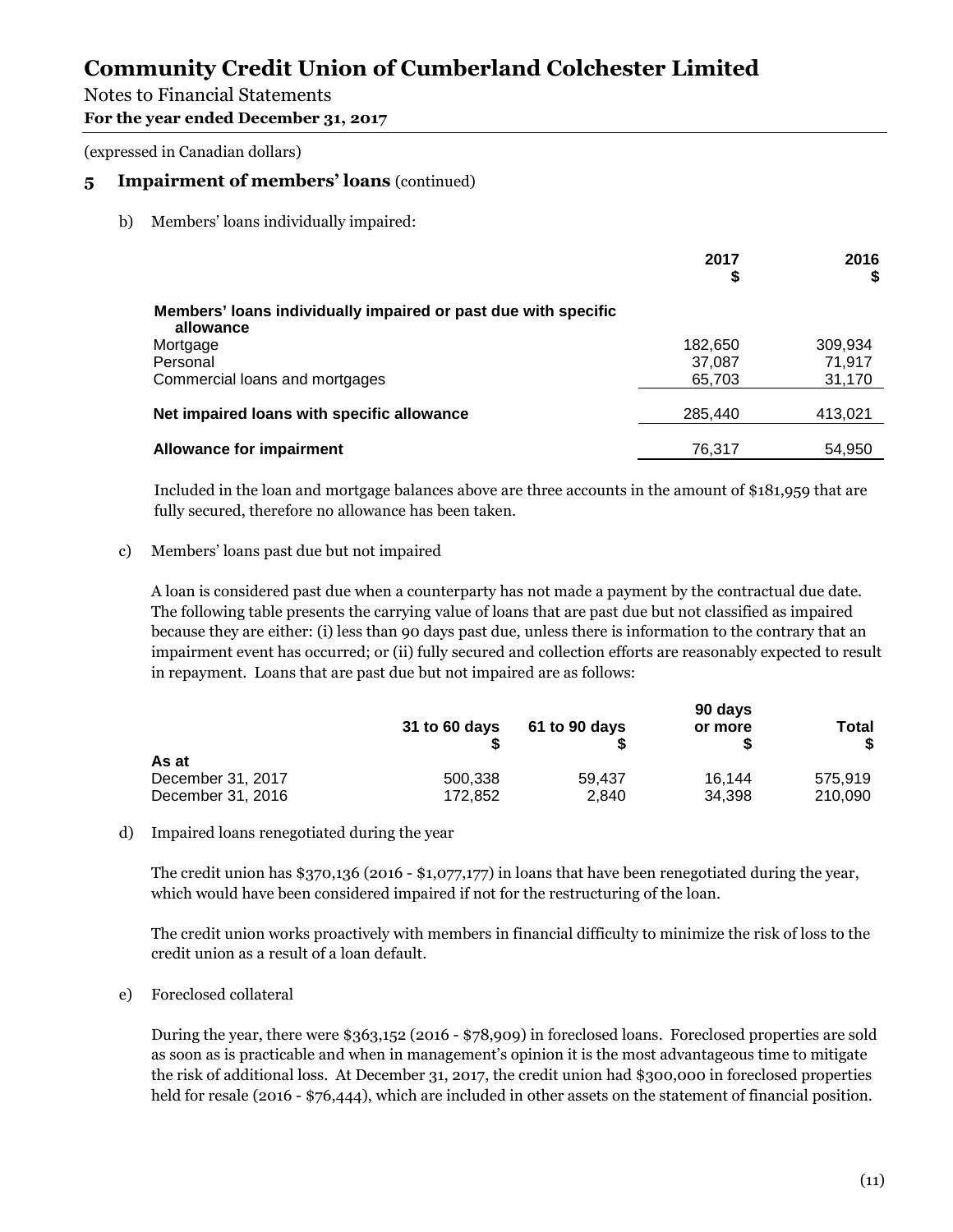### Notes to Financial Statements

**For the year ended December 31, 2017** 

(expressed in Canadian dollars)

#### **6 Long-term investments**

|                                   | 2017<br>\$ | 2016<br>S |
|-----------------------------------|------------|-----------|
| Subordinated debenture of         |            |           |
| Concentra Financial               |            | 3,000,000 |
| Securities available-for-sale     |            |           |
| <b>Atlantic Central</b>           | 863,660    | 951,580   |
| NS Provincial shares              | 257,000    | 257,000   |
| Atlantic Central class LSM shares | 353,048    | 353,048   |
| League Data Limited shares        | 32,830     | 32,830    |
| Concentra Financial shares        | 300,000    | 300,000   |
| Other                             | 951        | 951       |
|                                   |            |           |
|                                   | 1,807,489  | 4,895,409 |

Long-term investments are classified as either held-to-maturity or available-for-sale. The subordinated debentures are held-to-maturity investments which are carried at amortized cost. The securities held in Atlantic Central, including NS Provincial and Class LSM shares, League Data Limited and Concentra Financial are classified as available-for-sale and held at estimated fair value which approximates their redemption value. Other investments consist of shares held in private companies and co-operatives which are held at cost less any impairment which approximates fair value.

### **7 Intangible assets**

|                                   | <b>Customer lists</b><br>\$ |
|-----------------------------------|-----------------------------|
| Cost                              |                             |
| <b>Balance at January 1, 2017</b> | 650,000                     |
| Additions                         |                             |
| Balance at December 31, 2017      | 650,000                     |
| Accumulated amortization          |                             |
| <b>Balance at January 1, 2017</b> | 51,155                      |
| Amortization                      | 65,000                      |
| Balance at December 31, 2017      | 116,155                     |
| Net book value                    | 533,845                     |

Effective November 23, 2015, the credit union entered in to an agreement to purchase the wealth management relationships of Qajaq Management Limited. The transfer of the customer relationships occurred during 2016 and was finalized as of April 30, 2016. The credit union paid \$650,000 through Qajaq Management Limited as consideration for the purchase. The credit union is amortizing the intangible asset on a straight-line basis over 10 years.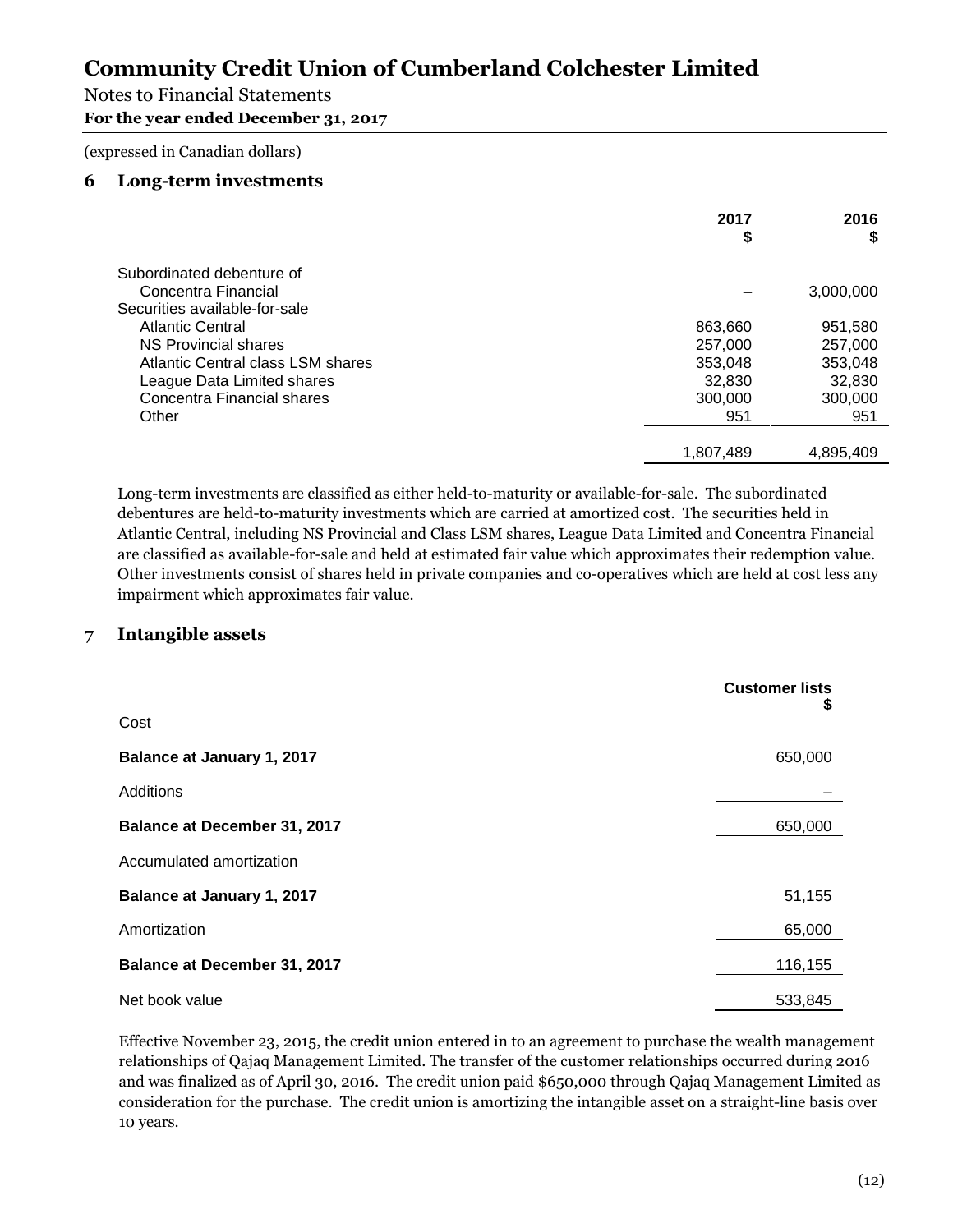# Notes to Financial Statements

**For the year ended December 31, 2017** 

(expressed in Canadian dollars)

# **8 Property and equipment**

|                                                            | Land<br>\$ | <b>Buildings</b>                 | <b>Furniture and</b><br>equipment<br>S | <b>Paving</b>        | <b>Total</b><br>\$                |
|------------------------------------------------------------|------------|----------------------------------|----------------------------------------|----------------------|-----------------------------------|
| Year ended December 31, 2016                               |            |                                  |                                        |                      |                                   |
| Opening net book value<br><b>Additions</b><br>Depreciation | 468,817    | 2,108,215<br>7.140<br>(108, 990) | 393,917<br>70,918<br>(83,077)          | 268,322<br>(14, 754) | 3,239,271<br>78,058<br>(206, 821) |
| Closing net book value                                     | 468,817    | 2,006,365                        | 381,758                                | 253,568              | 3,110,508                         |
| At December 31, 2016                                       |            |                                  |                                        |                      |                                   |
| Cost<br>Accumulated depreciation                           | 468,817    | 2,455,853<br>(449,488)           | 1,520,477<br>(1, 138, 719)             | 317,762<br>(64, 194) | 4,762,909<br>(1,652,401)          |
| Net book value                                             | 468,817    | 2,006,365                        | 381,758                                | 253,568              | 3,110,508                         |
| Year ended December 31, 2017                               |            |                                  |                                        |                      |                                   |
| Opening net book value<br><b>Additions</b><br>Depreciation | 468,817    | 2,006,365<br>8,625<br>(114, 916) | 381,758<br>70,543<br>(84, 172)         | 253,568<br>(14, 754) | 3,110,508<br>79,168<br>(213, 842) |
| Closing net book value                                     | 468,817    | 1,900,074                        | 368,129                                | 238,814              | 2,975,834                         |
| At December 31, 2017                                       |            |                                  |                                        |                      |                                   |
| Cost<br>Accumulated depreciation                           | 468,817    | 2,464,478<br>(564, 404)          | 1,591,020<br>(1,222,891)               | 317,762<br>(78, 948) | 4,842,077<br>(1,866,243)          |
| Net book value                                             | 468,817    | 1,900,074                        | 368,129                                | 238,814              | 2,975,834                         |

# **9 Assets pledged as security**

The credit union has pledged all of its assets as security for a \$2,375,000 (2016 - \$2,500,000) line of credit with Atlantic Central. As at December 31, 2017, \$2,375,000 (2016 - \$2,500,000) was available under the line of credit. When utilized, the line of credit bears interest at the prime rate as set by Atlantic Central.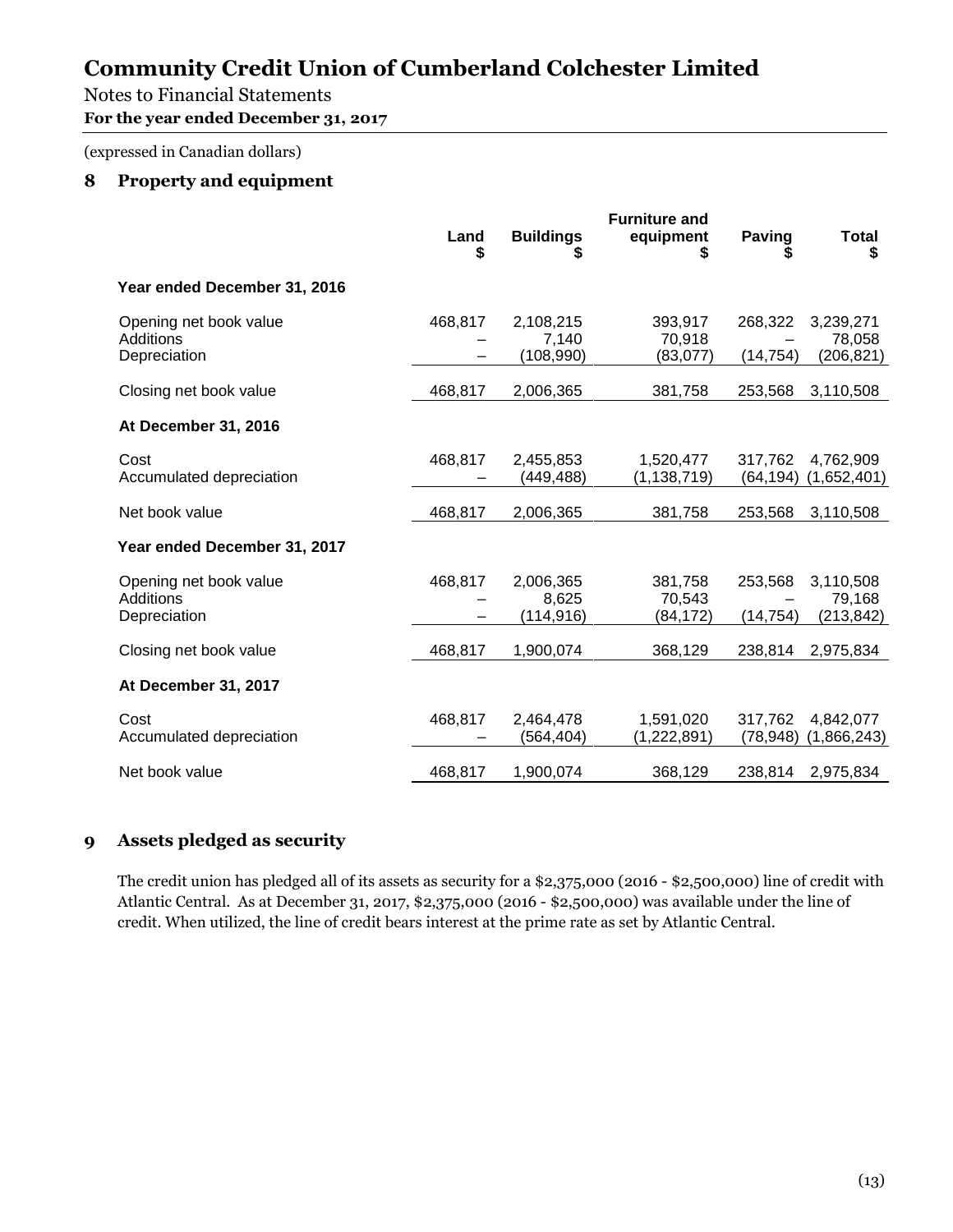# Notes to Financial Statements

**For the year ended December 31, 2017** 

(expressed in Canadian dollars)

#### **10 Members' shares**

Members are required to hold a minimum of one share. The par value of each share is \$5. Members are entitled to redeem their shares if they end their membership and, accordingly, members' shares are presented as a liability. The total number of shares issued at the end of the year is 6,248 (2016 - 6,549).

#### **11 Surplus shares**

Surplus shares have no par value and may be redeemed, subject to compliance with the Act and approval of the Board of Directors, if the member is no longer eligible for or withdraws from membership or if the member is deceased.

Continuity of surplus shares:

|                                     |                | 2017                |                | 2016                 |
|-------------------------------------|----------------|---------------------|----------------|----------------------|
|                                     |                |                     | #              |                      |
| Balance - January 1<br>Net redeemed | 6,314<br>(154) | 814,007<br>(32,041) | 6,432<br>(118) | 853,982<br>(39, 975) |
| Balance – December 31               | 6,160          | 781,966             | 6,314          | 814,007              |

#### **12 Compensation of key management**

Key management includes the credit union's Board of Directors, the Chief Executive Officer, Chief Operations Officer, Vice President of Corporate and Lending Services, HR Manager, and Branch Managers. Compensation awarded to key management included:

#### a) Key management, excluding directors

|                                           | 2017    | 2016    |
|-------------------------------------------|---------|---------|
| Salaries and short-term employee benefits | 432.602 | 532.706 |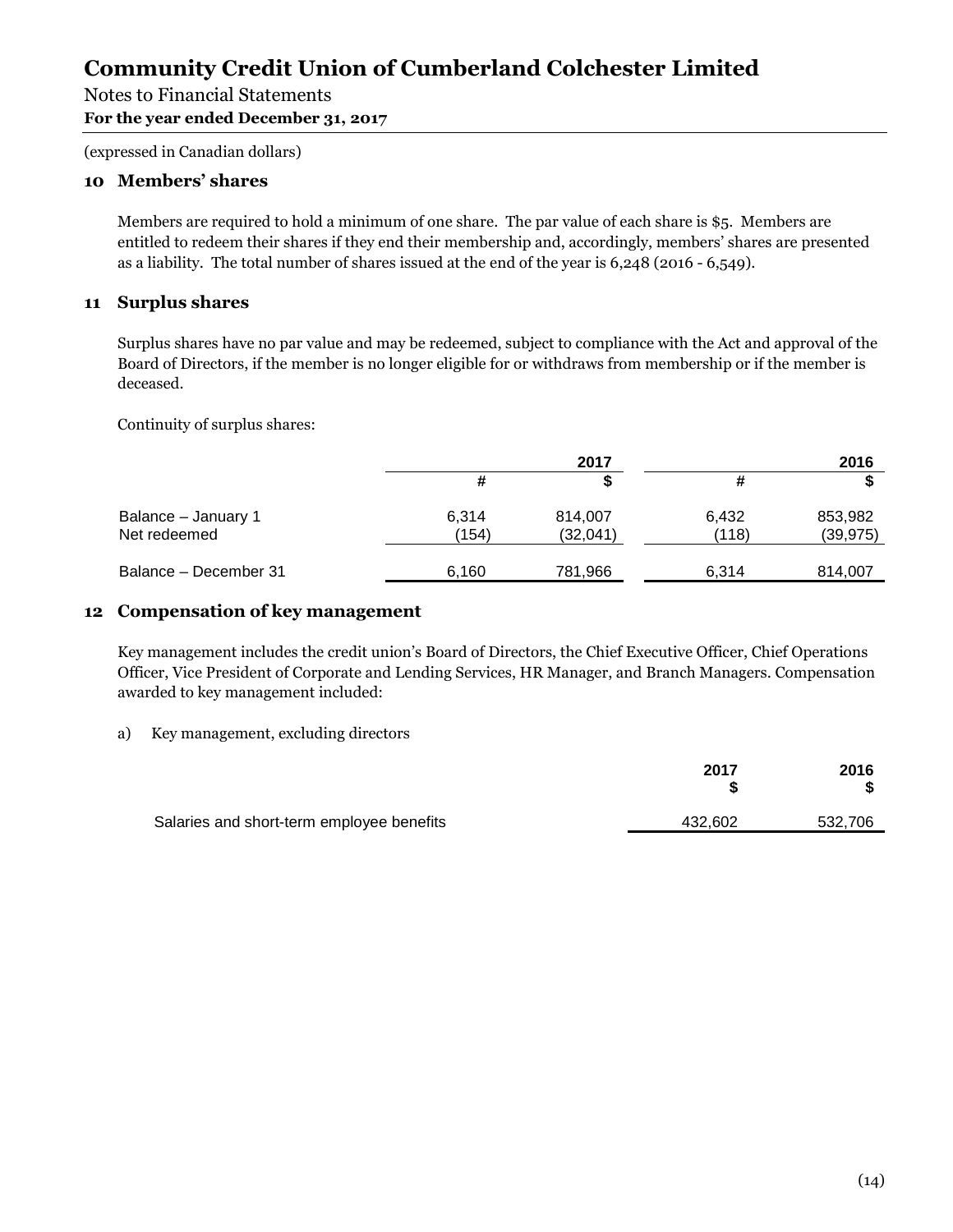## Notes to Financial Statements

**For the year ended December 31, 2017** 

(expressed in Canadian dollars)

### **12 Compensation of key management** (continued)

b) Directors remuneration

|                                                                                          | 2017   | 2016   |
|------------------------------------------------------------------------------------------|--------|--------|
| Honorarium                                                                               | 18.910 | 14,551 |
| Payment for expenses incurred while on credit union business<br>or meetings and training | 11,330 | 11,294 |
|                                                                                          | 30,240 | 25,845 |

c) Loans to Directors and to key management personnel

Loans to Directors and key management personnel are either unsecured or secured by registered mortgage over eligible security in accordance with standard lending policies.

|                                                                                                   | 2017                               | 2016                               |
|---------------------------------------------------------------------------------------------------|------------------------------------|------------------------------------|
| Loans outstanding at January 1<br>Loans issued during the year<br>Loan repayments during the year | 1,102,938<br>212,102<br>(286, 964) | 1,157,898<br>257,987<br>(312, 947) |
| Loans outstanding at December 31                                                                  | 1,028,076                          | 1,102,938                          |
| Interest income earned                                                                            | 29,580                             | 42,682                             |

No provisions have been recognized in respect of loans given to key management (2016 - \$nil). The loans issued to Directors and key management personnel and close family members during the year of \$212,102 (2016 - \$257,987), are repayable over 1-20 years and have interest rates of 3.19% - 4.00% (2016 - 2.85% - 18.00%).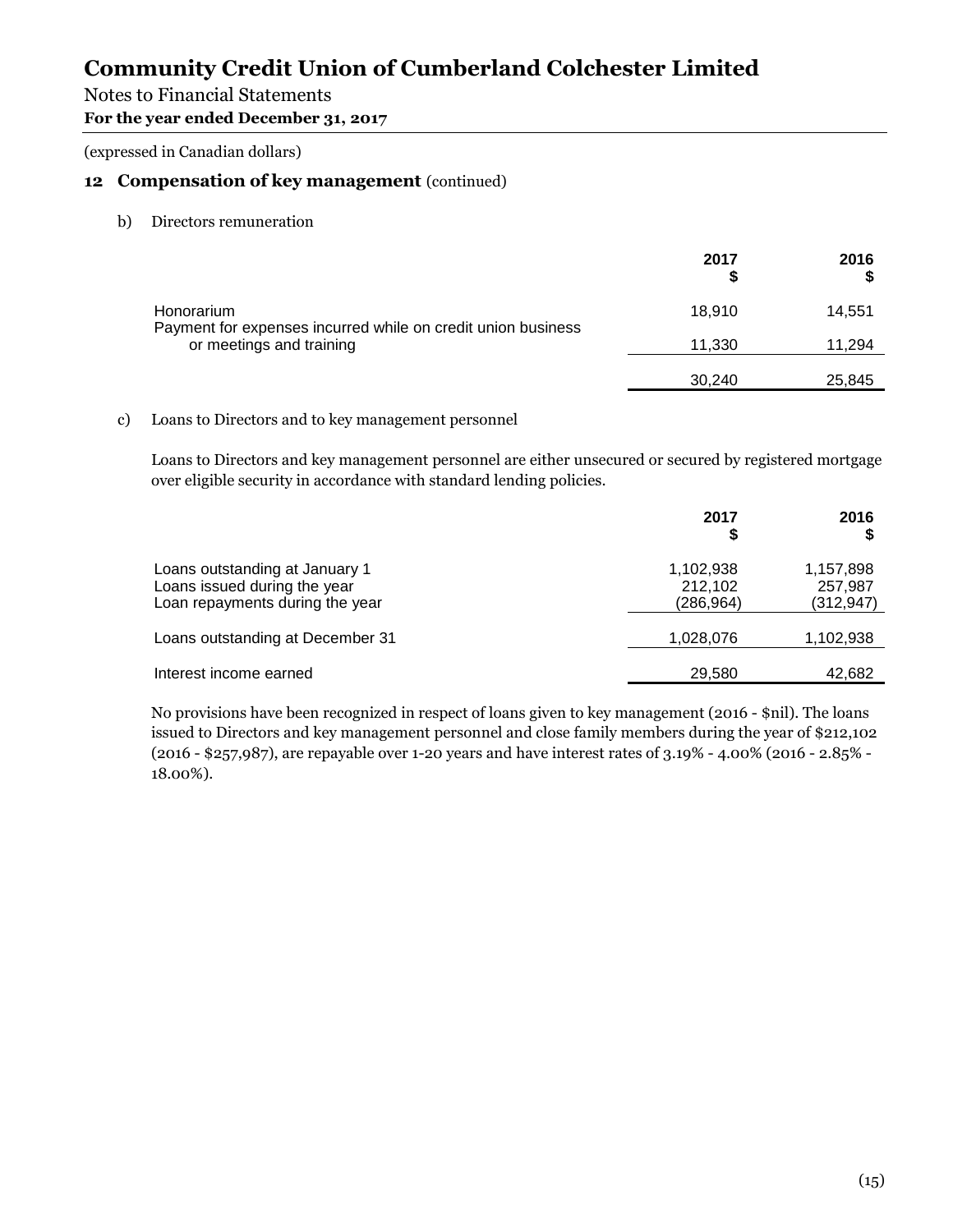## Notes to Financial Statements

**For the year ended December 31, 2017** 

(expressed in Canadian dollars)

### **13 Commitments and contingencies**

a) Credit commitments

The following amounts represent the maximum amount of additional credit that the credit union could be obligated to extend to their members. These amounts are not necessarily indicative of credit risk as many of these arrangements may expire or terminate without being utilized.

| Undrawn lines of credit      | 1,962,110 |
|------------------------------|-----------|
| Commitments to extend credit | 5,216,656 |
| Letters of credit            | 78,570    |
|                              |           |

b) Operating leases

The credit union is committed to the following future minimum lease payments under operating leases for property and equipment that have initial non-cancellable terms.

| No later than one year                           | 13.455 |
|--------------------------------------------------|--------|
| Later than one year and no later than five years | 40.365 |

c) Contingencies

In the ordinary course of business, the credit union has legal proceedings brought against it and provisions have been included in liabilities where appropriate. Based on current knowledge, the credit union expects that final determination of these claims will not have a material adverse effect on its financial position or operating results.

#### **14 Fees and commission income**

|                      | 2017      | 2016<br>œ |
|----------------------|-----------|-----------|
| Account service fees | 868,376   | 896,414   |
| Credit cards         | 36,277    | 35,046    |
| Foreign exchange     | 182,092   | 45,561    |
| Commissions and fees | 350,339   | 407,908   |
| Other                | 68,349    | 56,951    |
|                      | 1,505,433 | 1,441,880 |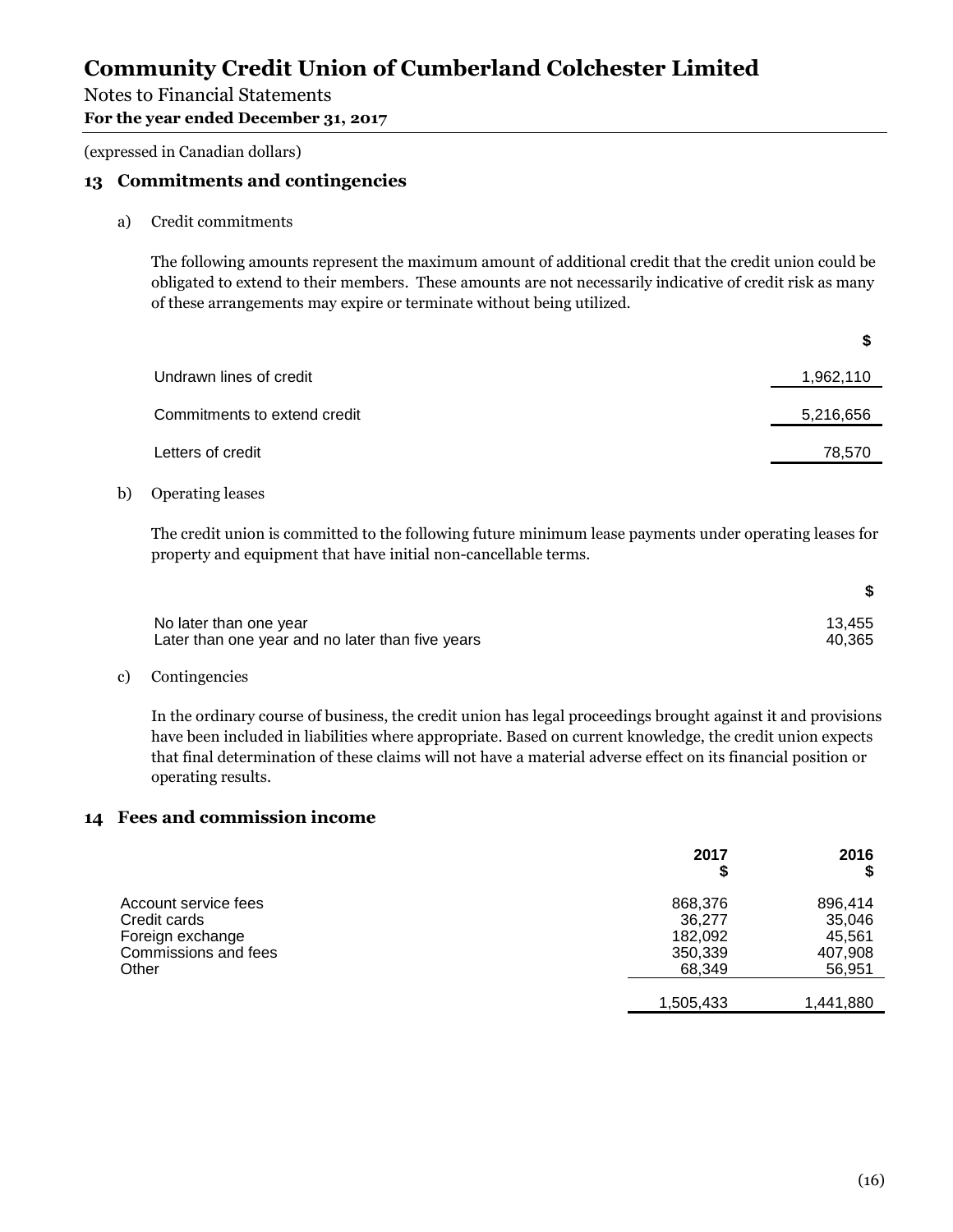# Notes to Financial Statements

# **For the year ended December 31, 2017**

(expressed in Canadian dollars)

# **15 Operating expenses**

|                                   | 2017      | 2016      |
|-----------------------------------|-----------|-----------|
|                                   | \$        | \$        |
| <b>General and administrative</b> |           |           |
| Advertising                       | 202,926   | 164,570   |
| <b>Banking fees</b>               | 528,966   | 390,783   |
| Board and committee costs         | 106,951   | 81,852    |
| Computer costs                    | 293,788   | 281,709   |
| Courier and postage               | 4,387     | 9,500     |
| <b>Credit Union Central</b>       | 98,062    | 109,567   |
| Office                            | 310,313   | 245,426   |
| Other                             | 41,694    | 48,689    |
| Professional fees                 | 69,404    | 81,419    |
| Staff training                    | 30,405    | 20,233    |
|                                   |           |           |
|                                   | 1,686,896 | 1,433,748 |
|                                   |           |           |
| Occupancy                         |           |           |
| Property insurance                | 18,327    | 15,926    |
| Property taxes                    | 85,590    | 86,813    |
| Rent                              | 3,618     | 2,608     |
| Repairs and maintenance           | 79,651    | 77,872    |
| <b>Utilities</b>                  | 64,147    | 59,522    |
|                                   |           |           |
|                                   | 251,333   | 242,741   |
|                                   |           |           |
| <b>Members' security</b>          |           |           |
| <b>CUDIC</b>                      | 95,518    | 95,683    |
| Insurance and other               | 21,115    | 20,848    |
|                                   |           |           |
|                                   | 116,633   | 116,531   |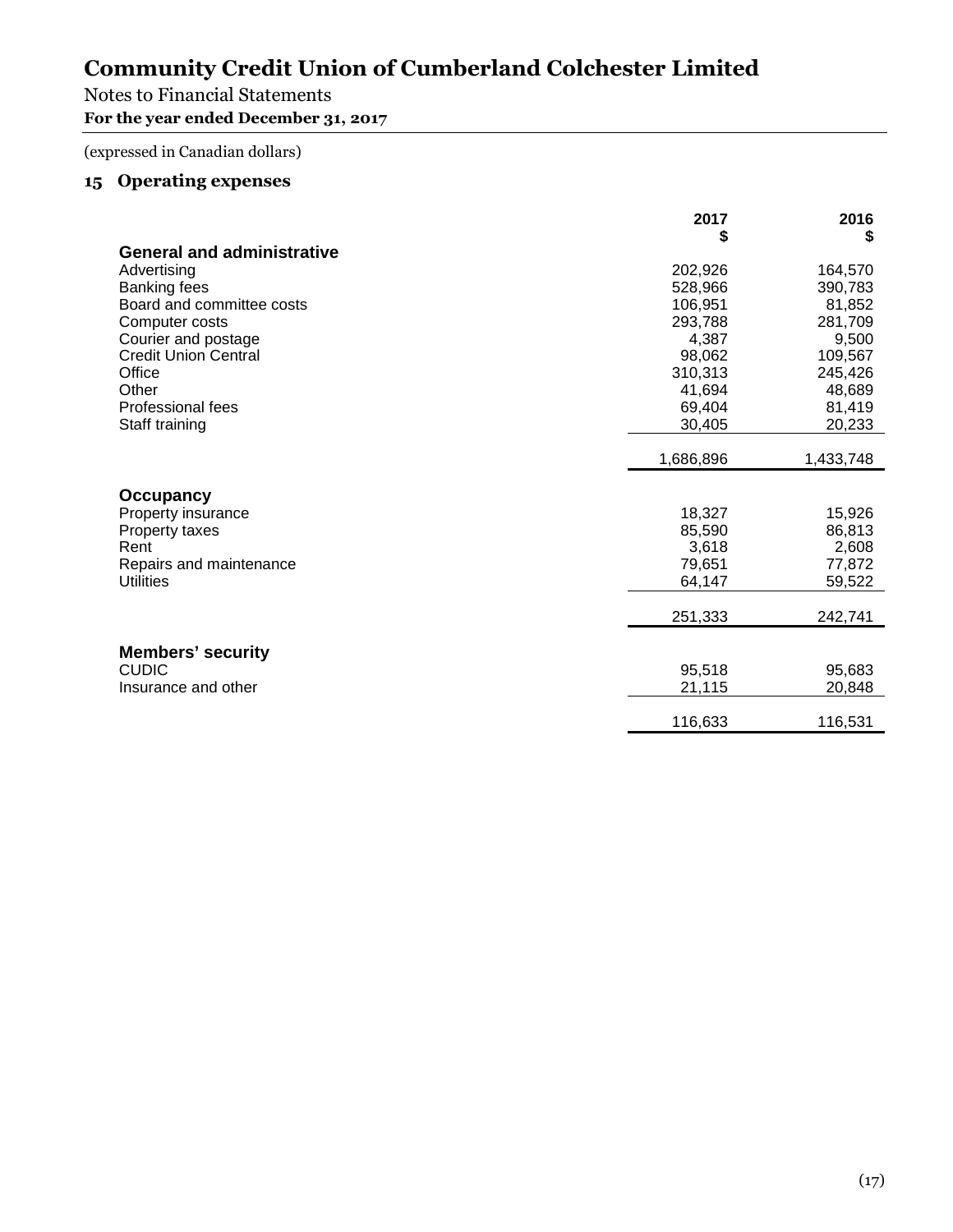Notes to Financial Statements

**For the year ended December 31, 2017** 

(expressed in Canadian dollars)

## **16 Financial instruments and fair values**

#### **i) Fair values**

Fair value is the price that would be received to sell a financial asset or paid to transfer a financial liability in an orderly transaction between market participants at the measurement date.

Fair value amounts disclosed represent point in time estimates that may change in subsequent reporting periods due to market conditions or other factors. Where there is no quoted market value, fair value is determined using a variety of valuation techniques and assumptions. The credit union has estimated fair values taking into account changes in interest rates and credit risk that have occurred since the assets and liabilities were acquired. These calculations represent management's best estimates based on a range of methods and assumptions; since they involve uncertainties, the fair values may not be realized in an actual sale or immediate settlement of the instruments. Interest rate changes are the main cause of changes in the fair value of the credit union's financial instruments. The carrying value is a reasonable approximation of fair value for the credit union's cash resources, demand deposits, certain other assets and certain other liabilities, due to their short-term nature.

The fair values of financial instruments are as follows:

#### Loans

In determining the fair value of loans, the credit union incorporates the following assumptions:

- For fixed rate loans, fair values are determined by discounting remaining contractual cash flows at current market interest rates offered for loans with similar terms.
- For floating rate loans, changes in interest rates have minimal impact on the fair value since the loans float to market. On that basis, fair value is assumed to equal carrying value.
- The total value of loans determined using the above assumption is reduced by the allowance for credit losses to determine the credit risk adjusted fair value of the credit union's loan portfolio.

#### Deposits

In determining the fair value of deposits, the credit union incorporates the following assumptions:

- For fixed rate, fixed maturity deposits, the credit union discounts the remaining contractual cash flows, at market interest rates offered for deposits with similar terms and risks.
- For floating rate deposits, changes in interest rates have minimal impact on the fair value since deposits reprice to market. On that basis, fair value is assumed to equal carrying value.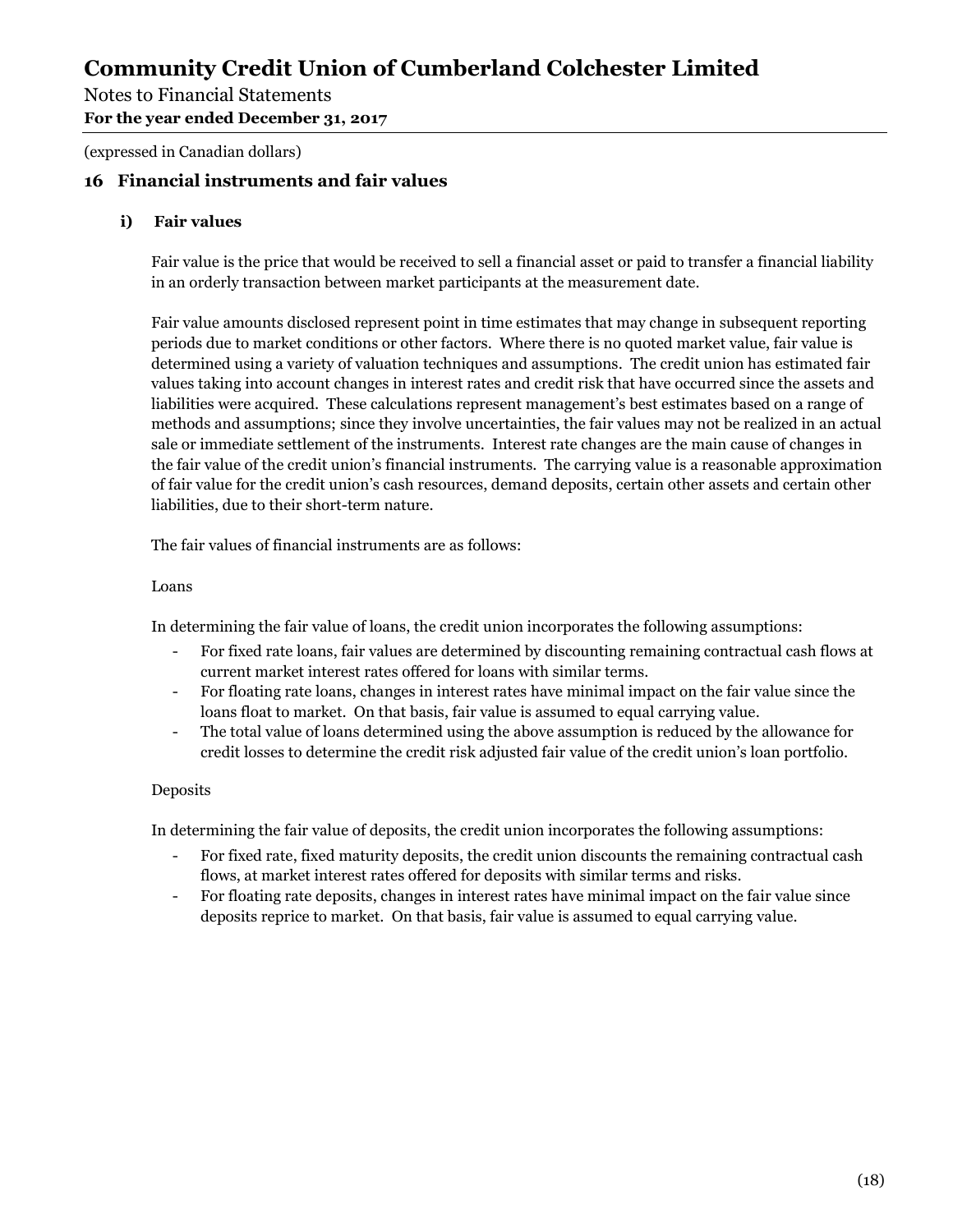# Notes to Financial Statements

**For the year ended December 31, 2017** 

(expressed in Canadian dollars)

### **16 Financial instruments and fair values** (continued)

#### **i)** Fair values (continued)

The table below sets out the fair values of financial instruments, using the valuation methods and assumptions referred to above. The table does not include assets and liabilities that are not considered financial instruments.

|                                                                                            | 2017                                              |                                                   |                                                   | 2016                                              |  |
|--------------------------------------------------------------------------------------------|---------------------------------------------------|---------------------------------------------------|---------------------------------------------------|---------------------------------------------------|--|
|                                                                                            | Carrying<br>value<br>\$                           | <b>Fair value</b><br>S                            | Carrying<br>value<br>S                            | <b>Fair value</b><br>S                            |  |
| <b>Assets</b>                                                                              |                                                   |                                                   |                                                   |                                                   |  |
| Cash resources<br>Interest bearing deposits<br>Members' loans<br>Long-term investments     | 1,012,864<br>8,130,586<br>80,327,928<br>1,807,489 | 1,012,864<br>8,130,586<br>79,842,759<br>1,807,489 | 1,713,230<br>6,121,852<br>77,004,395<br>4,895,409 | 1,713,230<br>6,121,852<br>76,854,944<br>4,895,409 |  |
| <b>Liabilities</b>                                                                         |                                                   |                                                   |                                                   |                                                   |  |
| Accounts payable and accrued<br><b>liabilities</b><br>Members' deposits<br>Members' shares | 817,900<br>89,413,136<br>32,265                   | 817,900<br>89,654,382<br>32,265                   | 602,679<br>88,319,102<br>32,870                   | 602,679<br>88,625,633<br>32,870                   |  |

Fair value hierarchy

Financial instruments recorded at fair value on the statement of financial position are classified using a fair value hierarchy that reflects the significance of the inputs in making the measurements. The fair value hierarchy has the following levels:

- Level 1 Valuation based on quoted prices observed in active markets for identical assets or liabilities;
- Level 2 Valuation techniques based on inputs that are quoted prices of similar instruments in active markets; quoted prices for identical or similar instruments in markets that are not active; inputs other than quoted prices used in a valuation model that are observable for that instrument; and inputs that are derived principally from or corroborated by observable market data by correlation or other means; and
- Level 3 Valuation techniques with significant unobservable market inputs.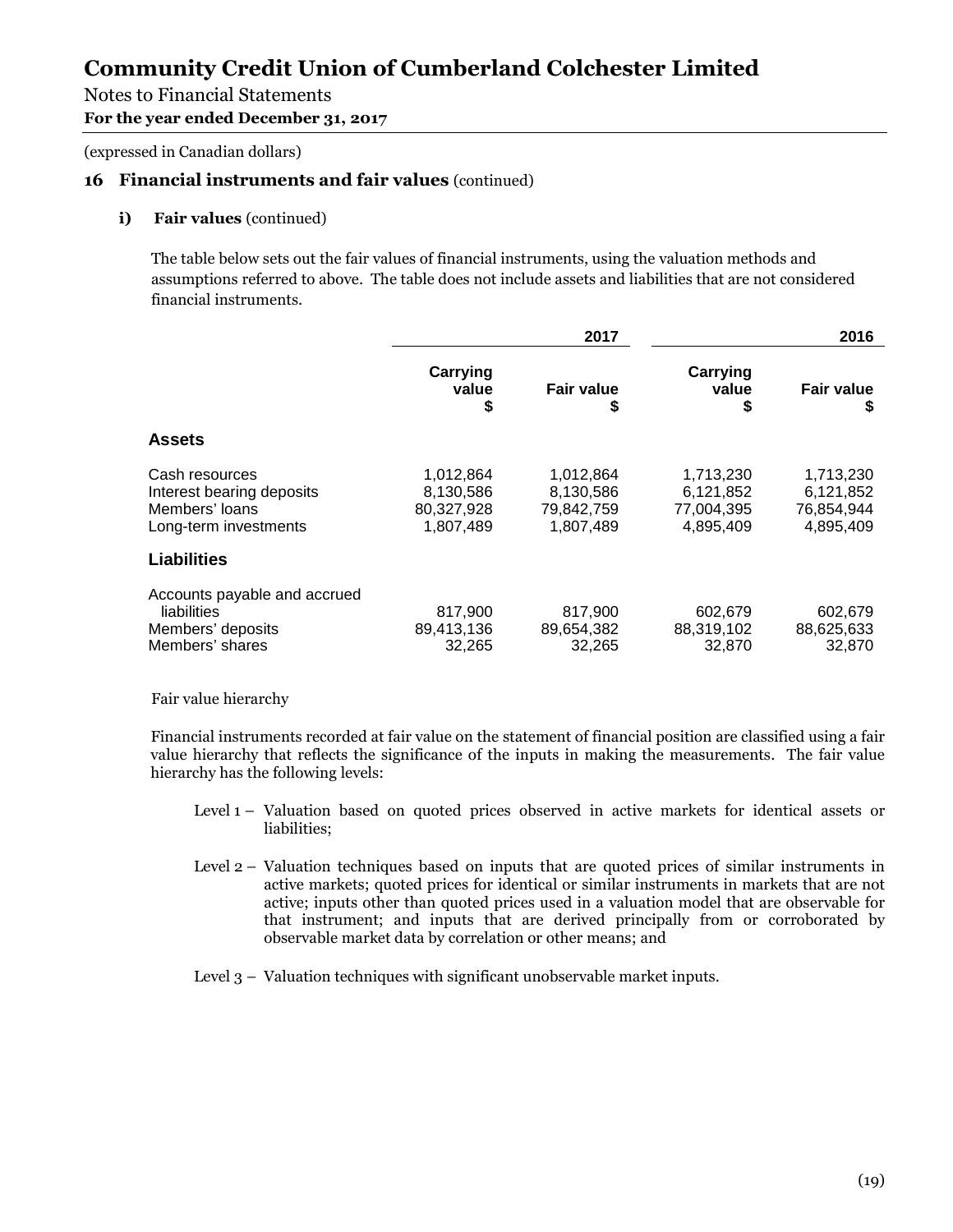# Notes to Financial Statements

**For the year ended December 31, 2017** 

(expressed in Canadian dollars)

### **16 Financial instruments and fair values** (continued)

#### **i)** Fair values (continued)

A financial instrument is classified to the lowest level of the hierarchy for which a significant input has been considered in measuring fair value.

|                                    |         |              | 2017                     |         |              | 2016              |
|------------------------------------|---------|--------------|--------------------------|---------|--------------|-------------------|
|                                    | Level 1 |              | Level 2 Level 3          | Level 1 |              | Level 2 Level 3   |
| Long-term investments - securities |         | $-1,807,489$ | $\overline{\phantom{m}}$ |         | $-1,895,409$ | $\qquad \qquad -$ |

While not carried at fair value, fair values are disclosed for cash resources, interest bearing deposits, members' loans, members' deposits and members' shares. These financial assets and liabilities would be classified as level 3.

#### **ii) Risk management**

The credit union, through its financial assets and liabilities, has exposure to the following risks from use of its financial instruments: credit risk, liquidity risk and market risk (interest rate risk). Senior management is responsible for setting acceptable levels of risk and reviewing risk management activities as necessary.

### **a) Credit risk**

Credit risk is the risk of financial loss to the credit union if a member or counterparty of a financial instrument fails to meet its contractual obligations resulting in financial loss to the credit union. This risk arises primarily from the credit union's personal and commercial loans, mortgages and loan commitments arising from such lending activities.

Credit risk is the single largest risk for the credit union's business; management therefore carefully manages its exposure to credit risk. Oversight for the credit risk management and control is done by management who reports to the Board of Directors.

The credit union's maximum exposure to credit risk at the balance sheet date in relation to each class of recognized financial assets is the carrying amount of those assets indicated in the statement of financial position. The maximum credit exposure does not take into account the value of any collateral or other security held, in the event other entities/parties fail to perform their obligations under the financial instruments in question. The principal collateral and other credit enhancements the credit union holds as security for loans include: (i) Insurance and mortgages over residential lots and properties; (ii) Recourse to business assets such as real estate, equipment, inventory and accounts receivable; and (iii) Recourse to liquid assets, guarantees and securities. The value of collateral held against individual exposures is generally only assessed at the time of borrowing or when a specific review of that exposure is undertaken in accordance with policy.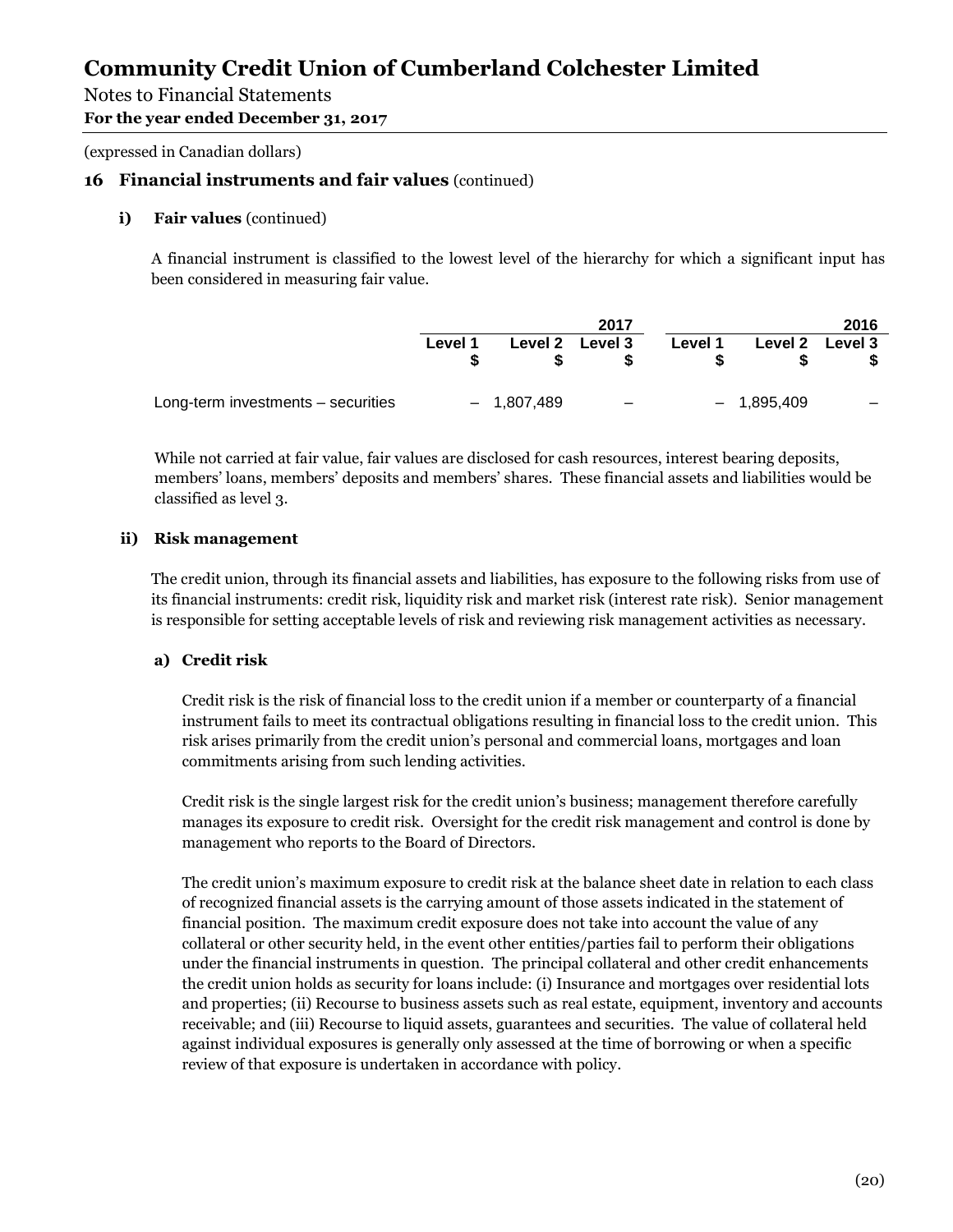### Notes to Financial Statements

**For the year ended December 31, 2017** 

(expressed in Canadian dollars)

### **16 Financial instruments and fair values** (continued)

#### **ii) Risk management** (continued)

#### **a) Credit risk** (continued)

Credit risk exposure

The credit union's maximum exposure to credit risk at the reporting date was:

|                                                                                        | 2017<br>S                                         | 2016                                              |
|----------------------------------------------------------------------------------------|---------------------------------------------------|---------------------------------------------------|
| Cash resources<br>Interest bearing deposits<br>Members' loans<br>Long-term investments | 1.012.864<br>8,130,586<br>80,327,928<br>1,807,489 | 1,713,230<br>6,121,852<br>77,004,395<br>4,895,409 |
|                                                                                        | 91,278,867                                        | 89,734,886                                        |

See note 5 for further disclosure on credit risk.

Cash resources and held-to-maturity investments have a low credit risk exposure as these assets are high quality investments with low risk counterparties. For the loan portfolio, the credit union's underwriting methodologies and risk modeling is customer based rather than product based. The credit union reviews the member's capacity to repay the loan rather than relying exclusively on collateral, although it is an important component in establishing credit risk.

#### **b) Liquidity risk**

Liquidity risk is the risk that the credit union will encounter difficulty in meeting obligations associated with financial liabilities as they come due. Liquidity risk is inherent in any financial institution and could result from entity level circumstances and/or market events.

The credit union's approach to managing liquidity is to ensure that it will always have sufficient liquidity to meet its liabilities when due, under both normal and stressed conditions, without incurring unacceptable losses or risking damage to the credit union's reputation.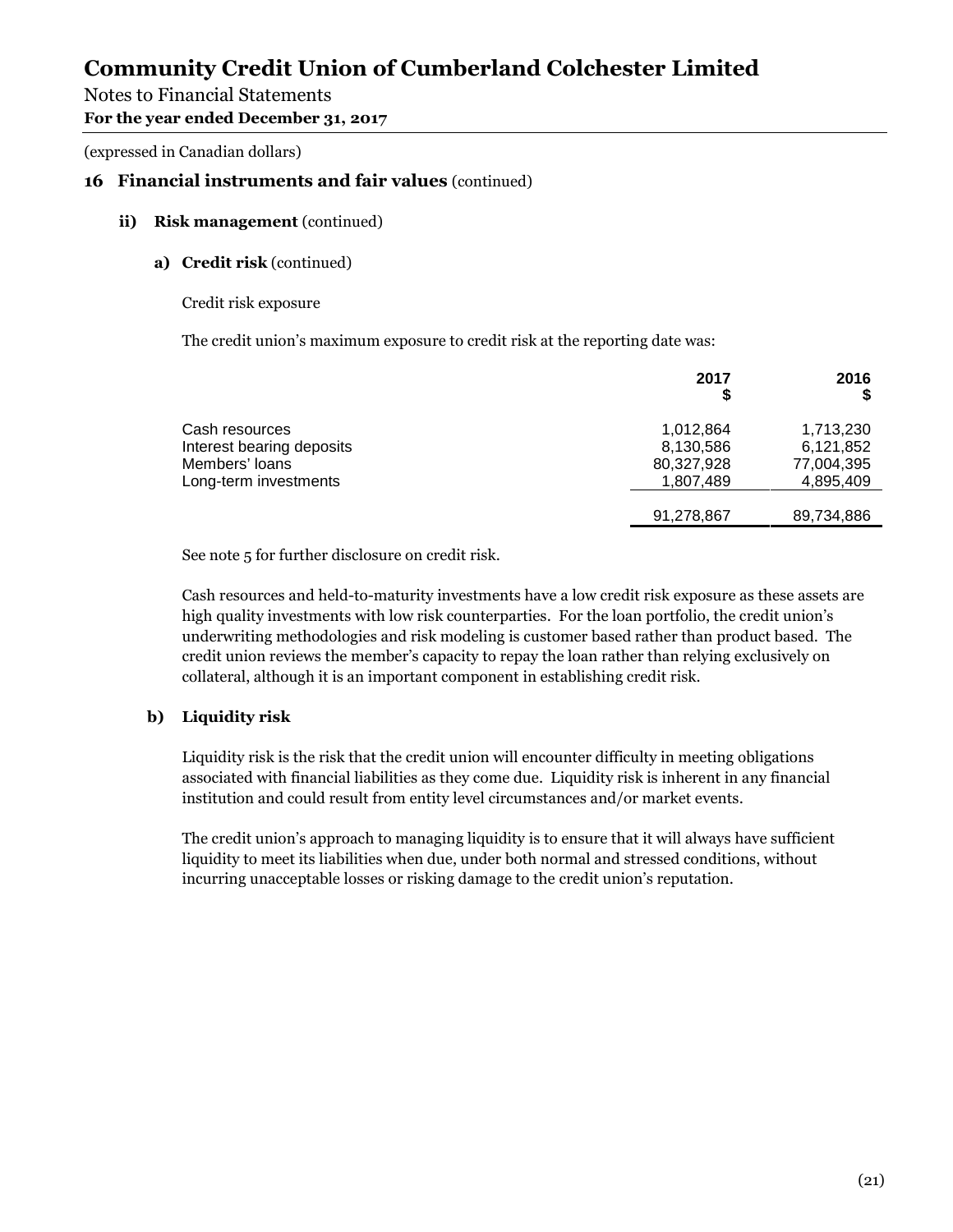### Notes to Financial Statements

#### **For the year ended December 31, 2017**

(expressed in Canadian dollars)

### **16 Financial instruments and fair values** (continued)

#### **ii) Risk management** (continued)

#### **b) Liquidity risk** (continued)

Exposure to liquidity risk:

The credit union is required to maintain 10% of members' deposits in liquid investments of which 90% must be held with Atlantic Central. The credit union was in compliance with this requirement at December 31, 2017.

|                                     | 2017                    | 2016                   |
|-------------------------------------|-------------------------|------------------------|
| Required liquidity<br>Liquid assets | 8,941,314<br>10,264,100 | 8,831,910<br>9,043,652 |
| Excess liquidity                    | 1,322,786               | 211.742                |

Cash flows payable under financial liabilities by remaining contractual liabilities are as follows:

|                                                 |            |              |               | 2017         |
|-------------------------------------------------|------------|--------------|---------------|--------------|
|                                                 | On demand  | Under 1 year | $1 - 3$ years | Over 3 years |
| Members' deposits<br>Trade accounts payable and | 70,278,716 | 10,624,820   | 7,983,100     | 526,500      |
| accrued liabilities                             | 817,900    |              |               |              |
| <b>Operating leases</b>                         |            | 13,455       | 26,910        | 13,455       |
|                                                 | 71,096,616 | 10,638,275   | 8,010,010     | 539,955      |

|                                                                              |            |              |               | 2016         |
|------------------------------------------------------------------------------|------------|--------------|---------------|--------------|
|                                                                              | On demand  | Under 1 year | $1 - 3$ years | Over 3 years |
| Members' deposits                                                            | 68,653,322 | 11,678,830   | 6,225,850     | 1,761,100    |
| Trade accounts payable and<br>accrued liabilities<br><b>Operating leases</b> | 602,679    | 13,455       | 26,910        | 26,910       |
|                                                                              | 69,256,001 | 11,692,285   | 6,252,760     | 1,788,010    |

The credit union expects that many members will not request repayment on the earliest date the credit union could be required to pay.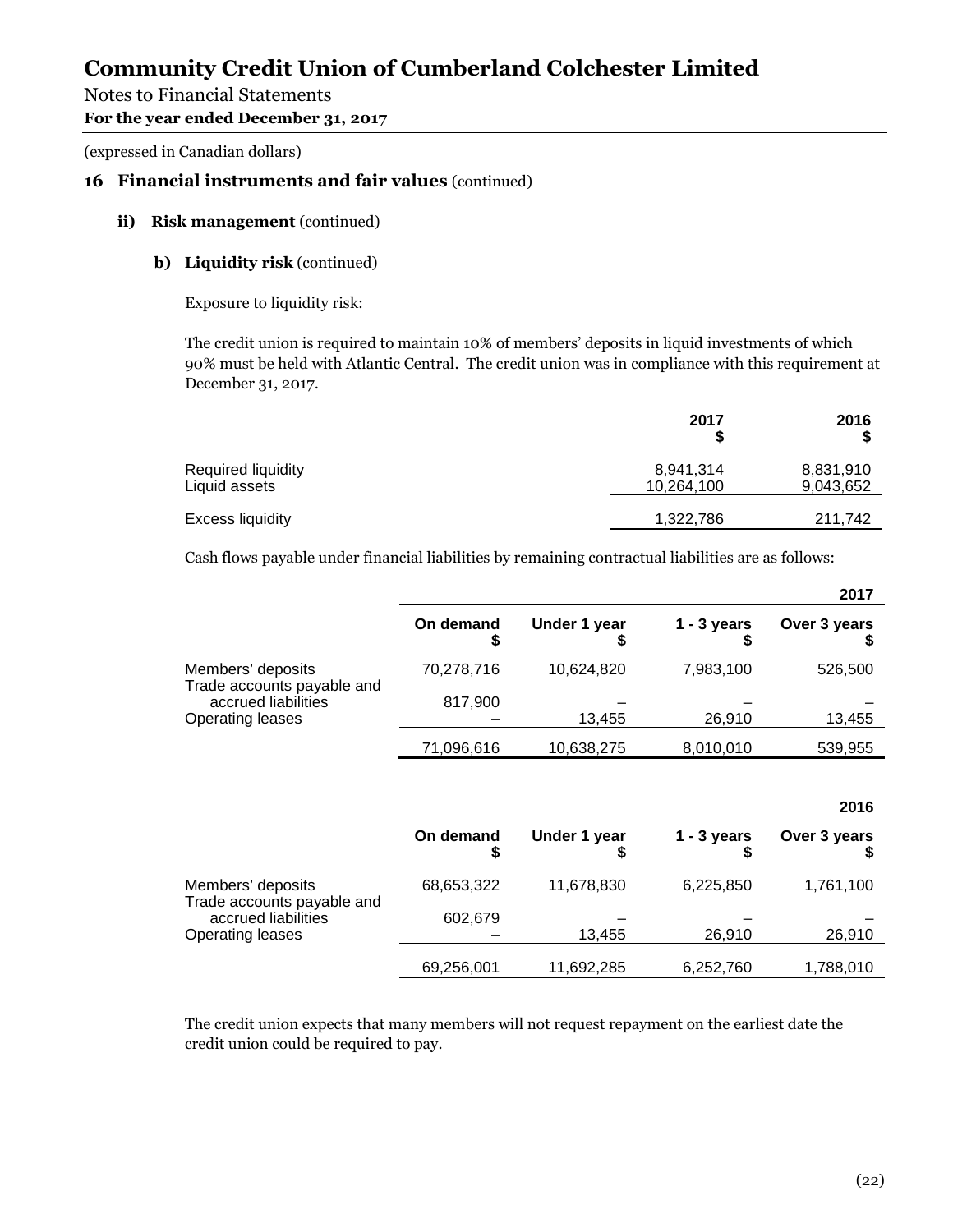### Notes to Financial Statements

**For the year ended December 31, 2017** 

(expressed in Canadian dollars)

### **16 Financial instruments and fair values** (continued)

#### **ii)** Risk management (continued)

#### **c) Market and interest rate risk**

Market risk is the risk of exposure to changes to financial prices affecting the value of positions held by the credit union as part of its normal trading activities. As the credit union does not deal in foreign exchange contracts or commodities, market risk consists solely of interest rate risk.

Interest rate risk is the risk that the fair value or future cash flows of a financial instrument will fluctuate because of changes in market interest rates. For the credit union, mismatches in the balance of assets, liabilities and off-balance sheet financial instruments that mature and reprice in varying reporting periods generate interest rate risk. These mismatches will arise through the ordinary course of business as the credit union manages member portfolios of loans and deposits with changing term preferences and through the strategic positioning of the credit union to enhance profitability.

Interest rate risk policies and processes:

The credit union meets its objectives for interest rate risk management by structuring the balance sheet to take advantage of the yield curve and mismatch opportunities while limiting risk exposure to approved levels to ensure that net interest income and net market values are not significantly impacted when there is an adverse change in interest rates.

Interest rate risk measurement techniques:

The credit union uses a number of techniques to manage interest rate risk. In order to manage the repricing of assets and liabilities, the credit union will alter the product mix through the marketing of particular products and pricing initiatives. Decisions on determining the appropriate mix of assets and liabilities are based on economic conditions, member behaviour, capital levels, liquidity levels and policies that limit exposure by instrument and counterparty.

The management of interest rate risk against interest rate gap limits is supplemented by monitoring the sensitivity of the credit union's net interest revenue and a 1% movement in rates. At December 31, 2017, the credit union's risk related to a 1% increase in rates was approximately \$29,000 of net interest income.

The determination of interest rate sensitivity encompasses numerous assumptions. It is based on the earlier of the repricing date or the maturity date of assets and liabilities used to manage interest rate risk.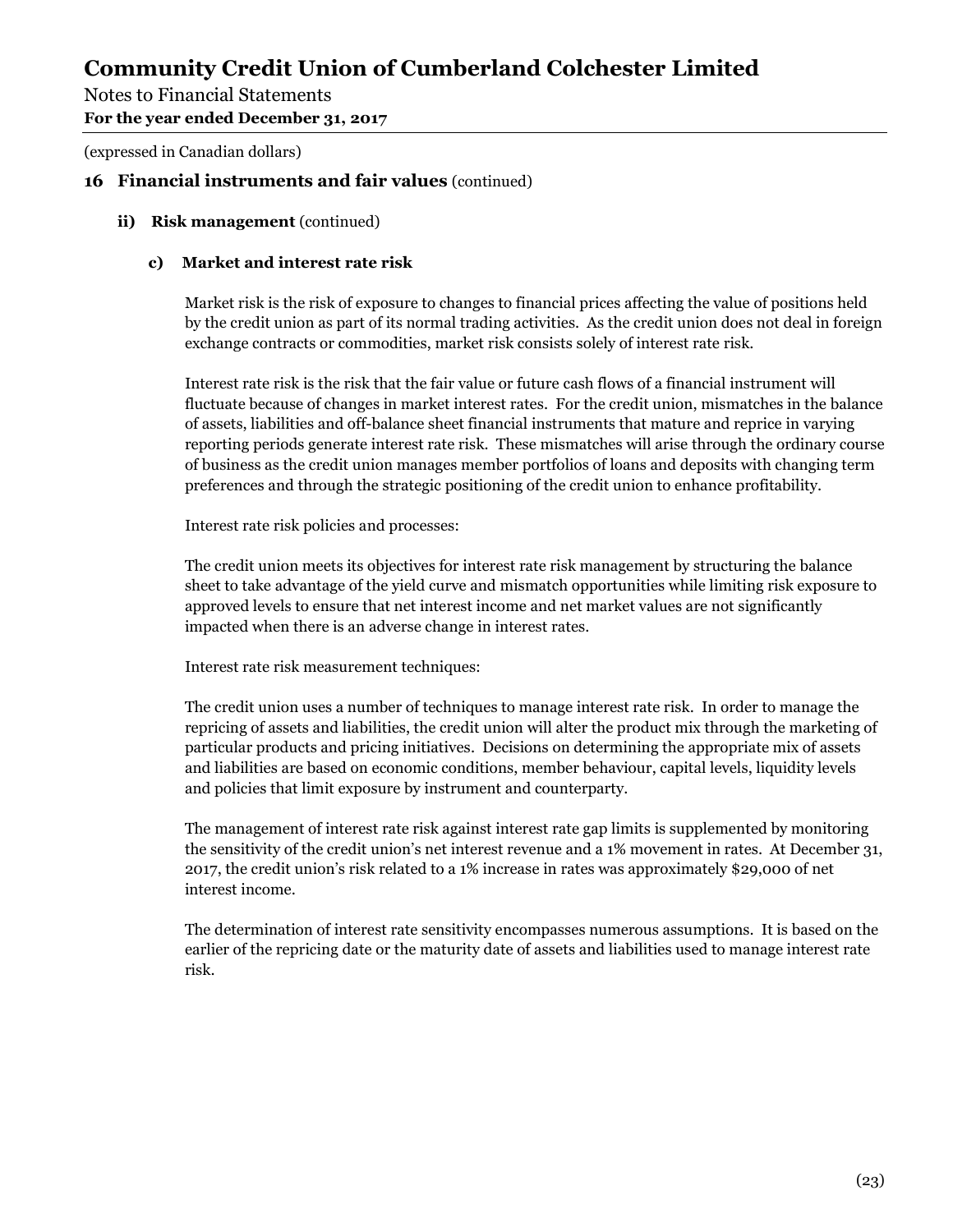### Notes to Financial Statements

#### **For the year ended December 31, 2017**

(expressed in Canadian dollars)

#### **16 Financial instruments and fair values** (continued)

#### **ii)** Risk management (continued)

#### **c) Market and interest rate risk** (continued)

The gap position presented below is as at December 31, 2017. It represents the position outstanding at the close of the business day and may change significantly in subsequent periods based on member behaviour and the application of the credit union's asset and liability management policies.

The assumptions for the year ended December 31, 2017 were as follows:

#### Assets

- Fixed term assets, such as mortgages and personal loans, are reported based on scheduled repayments.
- Variable rate assets that are related to the prime rate or other short-term market rates are reported within the demand category.

#### Liabilities

- Fixed rate liabilities, such as term deposits, are reported at scheduled maturity.
- Interest bearing deposits on which the member interest rate changes with prime or other shortterm market rates are reported within the demand category.

#### Rates

Rates are based on the weighted average rates for the assets and liabilities on December 31.

|                                |                                  |           |                                           |              |                              |              |                                    | 2017      |
|--------------------------------|----------------------------------|-----------|-------------------------------------------|--------------|------------------------------|--------------|------------------------------------|-----------|
|                                | <b>Demand</b><br>principal<br>\$ | Rate<br>% | <b>Under 1</b><br>year<br>principal<br>\$ | Rate<br>$\%$ | 1-3 years<br>principal<br>\$ | Rate<br>$\%$ | Over 3<br>years<br>principal<br>\$ | Rate<br>% |
| <b>Assets</b><br>Cash and      |                                  |           |                                           |              |                              |              |                                    |           |
| investments                    | 1,012,864                        |           | 8,130,586                                 | 1.14         | 300,000                      | 4.60         | 1,507,489                          | 1.61      |
| Members' loans                 | 16,414,128                       | 6.36      | 21,932,000                                | 3.51         | 21,233,300                   | 3.95         | 20,748,500                         | 3.65      |
|                                | 17,426,992                       | 5.99      | 30,062,586                                | 2.87         | 21,533,300                   | 3.96         | 22,255,989                         | 3.51      |
| <b>Liabilities</b><br>Members' |                                  |           |                                           |              |                              |              |                                    |           |
| deposits                       | 70,278,716                       | 0.40      | 10,624,820                                | 1.15         | 7,983,100                    | 2.15         | 526,500                            | 1.69      |
| Asset (liability)              |                                  |           |                                           |              |                              |              |                                    |           |
| gap                            | (52,851,724)                     |           | 19,437,766                                |              | 13,550,200                   |              | 21,729,489                         |           |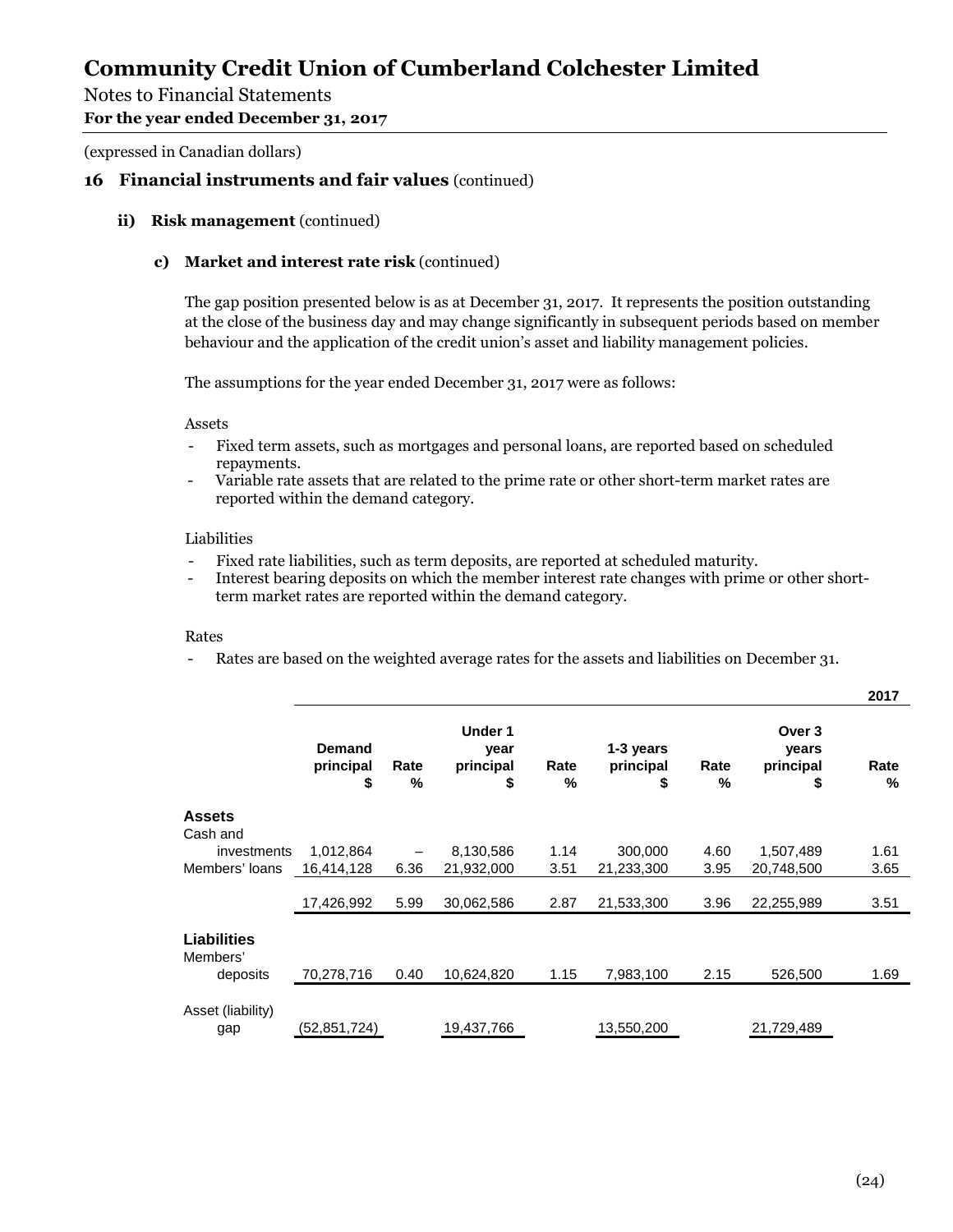# Notes to Financial Statements

**For the year ended December 31, 2017** 

(expressed in Canadian dollars)

# **16 Financial instruments and fair values** (continued)

#### **ii)** Risk management (continued)

### c) **Market and interest rate risk** (continued)

|                                |                                  |                          |                                           |           |                              |              |                                    | 2016      |
|--------------------------------|----------------------------------|--------------------------|-------------------------------------------|-----------|------------------------------|--------------|------------------------------------|-----------|
|                                | <b>Demand</b><br>principal<br>\$ | Rate<br>%                | <b>Under 1</b><br>year<br>principal<br>\$ | Rate<br>% | 1-3 years<br>principal<br>\$ | Rate<br>$\%$ | Over 3<br>years<br>principal<br>\$ | Rate<br>% |
| <b>Assets</b><br>Cash and      |                                  |                          |                                           |           |                              |              |                                    |           |
| investments                    | 1,971,177                        | $\overline{\phantom{m}}$ | 6,121,854                                 | 0.80      |                              |              | 4,637,460                          | 3.45      |
| Members' loans                 | 16,669,282                       | 6.45                     | 19,334,923                                | 3.26      | 22,194,320                   | 3.87         | 18,805,870                         | 3.51      |
|                                |                                  |                          |                                           |           |                              |              |                                    |           |
|                                | 18,640,459                       | 5.77                     | 25,456,777                                | 2.66      | 22,194,320                   | 3.87         | 23,443,330                         | 3.50      |
| <b>Liabilities</b><br>Members' |                                  |                          |                                           |           |                              |              |                                    |           |
| deposits                       | 68,653,322                       | 0.55                     | 11,678,830                                | 1.18      | 6,225,850                    | 2.18         | 1,761,100                          | 2.54      |
| Asset (liability)              | (50,012,863)                     |                          | 13,777,947                                |           | 15,968,470                   |              | 21,682,230                         |           |
| gap                            |                                  |                          |                                           |           |                              |              |                                    |           |

### **17 Capital management**

Capital is managed in accordance with policies established by the Board and regulators. Management regards a strong capital base as an integral part of the credit union's strategy. The credit union has a capital plan to provide a long-term forecast of capital requirements. All of the elements of capital are monitored throughout the year and modifications of capital management strategies are made as appropriate.

The Credit Union Act of Nova Scotia requires the credit union to establish and maintain a level of equity that is not less than 5% of its assets. Capital is comprised of members' equity plus members' shares which amounts to \$5,952,037 as at December 31, 2017 (2016 - \$5,768,691).

As at December 31, 2017, the credit union's equity as a percent of assets was 6.20% (2016 - 6.08%) both meeting the 5% minimum requirement.